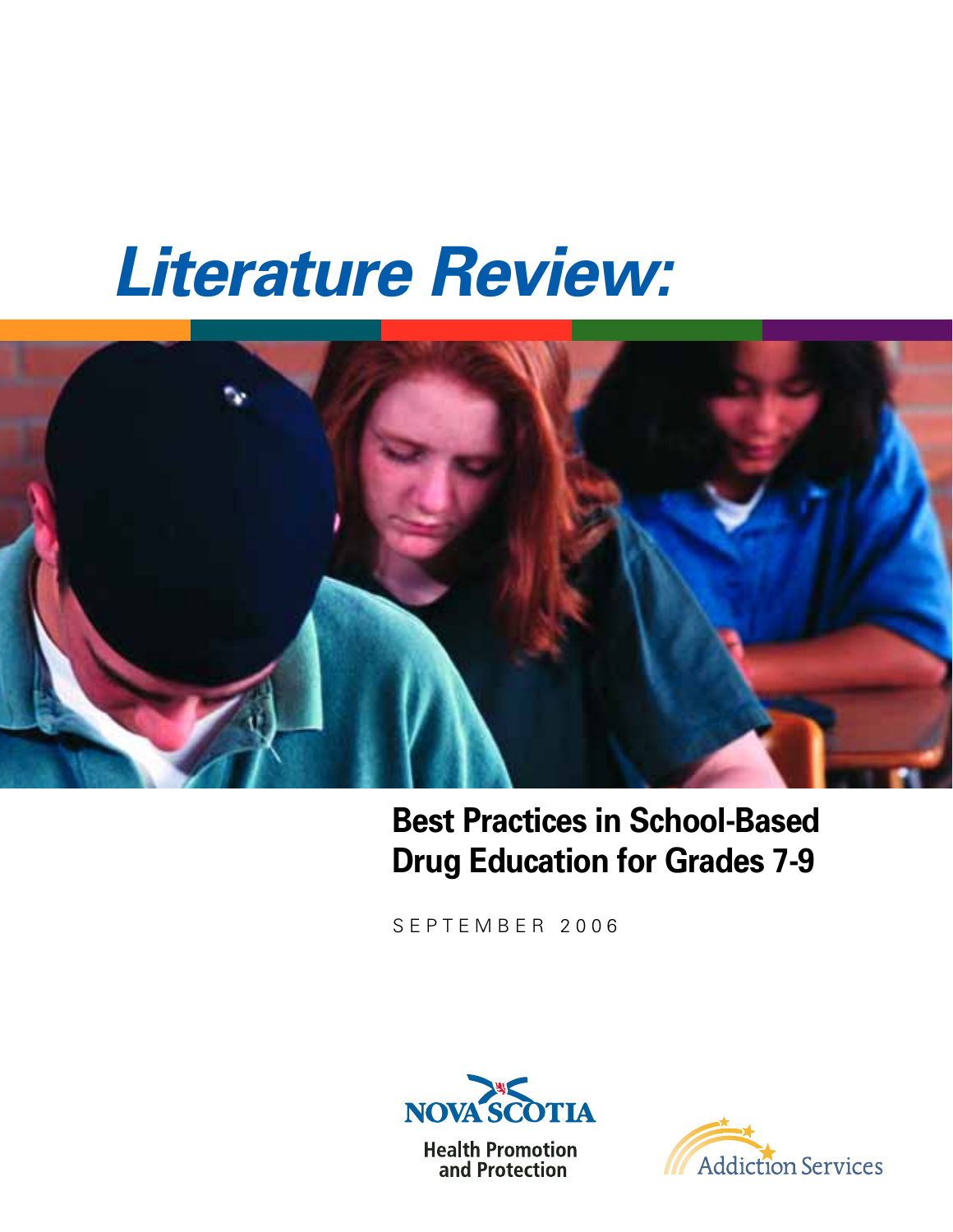### **Nova Scotia Department of Health Promotion and Protection**

Addiction Services

## **Literature Review: Best Practices in School-based Drug Education for Grades 7-9**

SEPTEMBER 2006

Author: Gary Roberts

#### **ACKNOWLEDGEMENTS**

The author thanks Dr. Nancy Comeau for reviewing and providing valued feedback on an earlier draft of this report. Appreciation is also expressed to Bette Reimer for conducting the literature search and Shelley Saunders for her editorial contribution.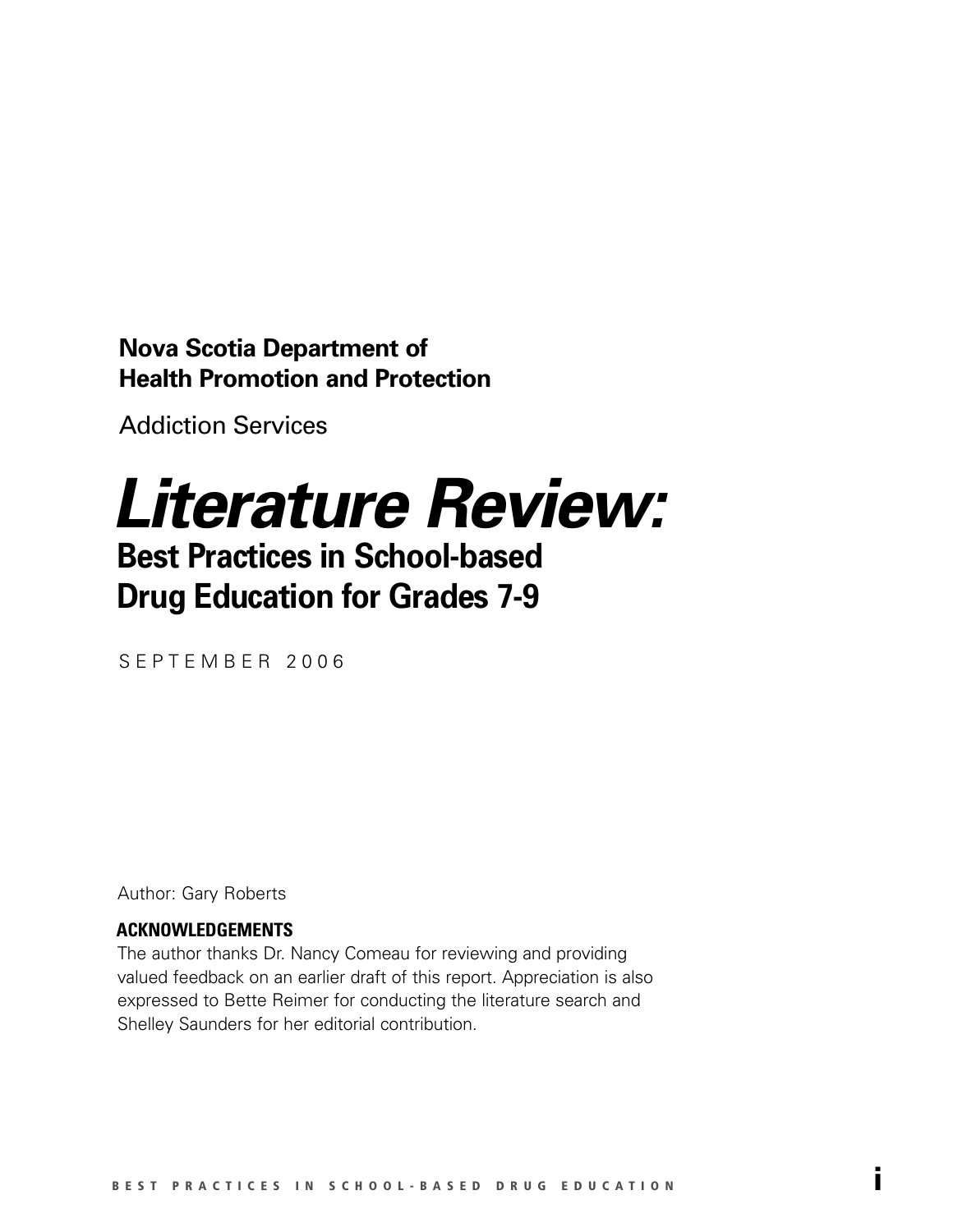©Crown copyright, Province of Nova Scotia, 2006

Library and Archives Canada Cataloguing in Publication

Roberts, Gary Literature review : best practices in school-based drug education for grades 7-9.

"September 2006". Co-published by Addiction Services.

ISBN-13: 978-1-55457-093-5

ISBN-10: 1-55457-093-X

1. High-school students--Drug use--Prevention. 2. High school students--Alcohol use--Prevention. 3. Drug abuse--Study and teaching (Secondary). 4. Health education (Secondary). 5. Drug abuse-- Prevention.

I. Nova Scotia. Addiction Services II. Nova Scotia. Health Promotion and Protection III. Title. IV. Title: Best practices in school-based drug education for grades 7-9.

HV5824.Y68L68 2007 362.29'170835 C2007-900060-6

To obtain additional copies, please contact,

**Department of Health Promotion and Protection**

Addiction Services P.O. Box 487 Halifax NS B3J 2R7

Telephone 902-424-7220

This document is available in PDF at www.gov.ns.ca/hpp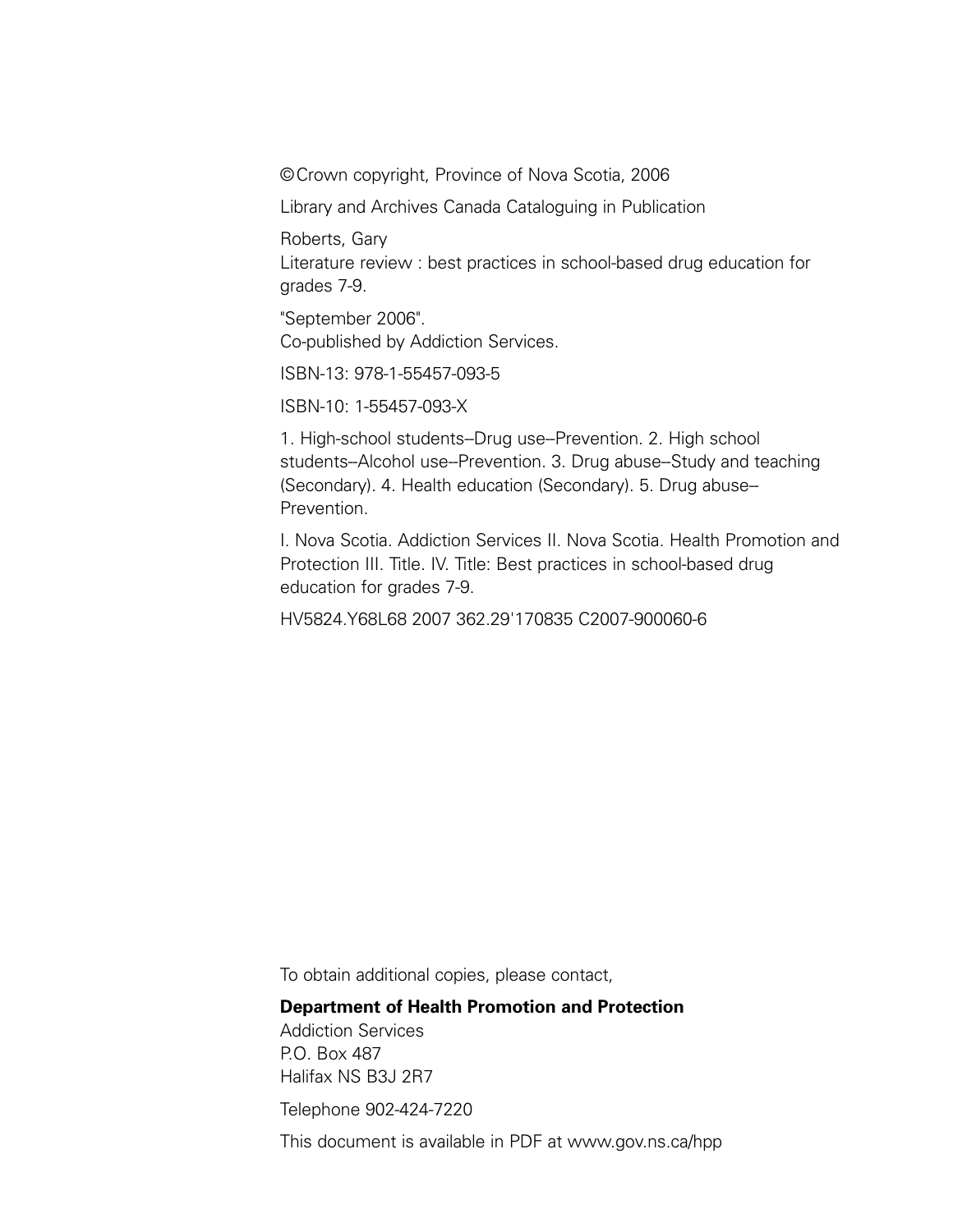### **Table of Contents**

| <b>Best Practices for Junior High School Drug Education Adminition State</b> |
|------------------------------------------------------------------------------|
|                                                                              |
|                                                                              |
|                                                                              |
| Content of Drug Education Programming 12                                     |
|                                                                              |
|                                                                              |
| Openness to Positive Outcomes Other Than Abstinence 18                       |
|                                                                              |
|                                                                              |
|                                                                              |
| <b>Summary of Best Practices for Junior High School</b>                      |
|                                                                              |
|                                                                              |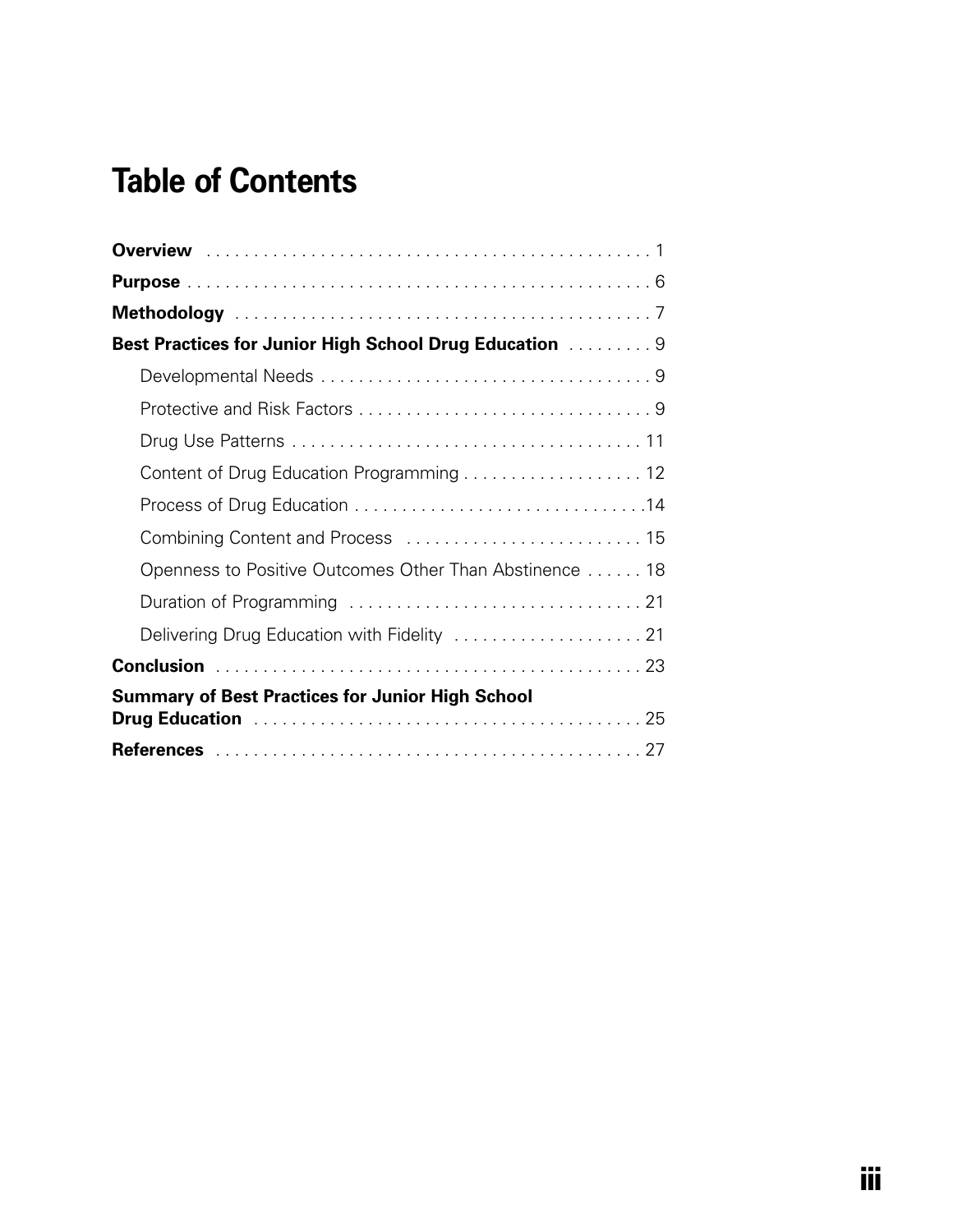**DEPARTMENT OF HEALTH PROMOTION AND PROTECTION - LITERATURE REVIEW:**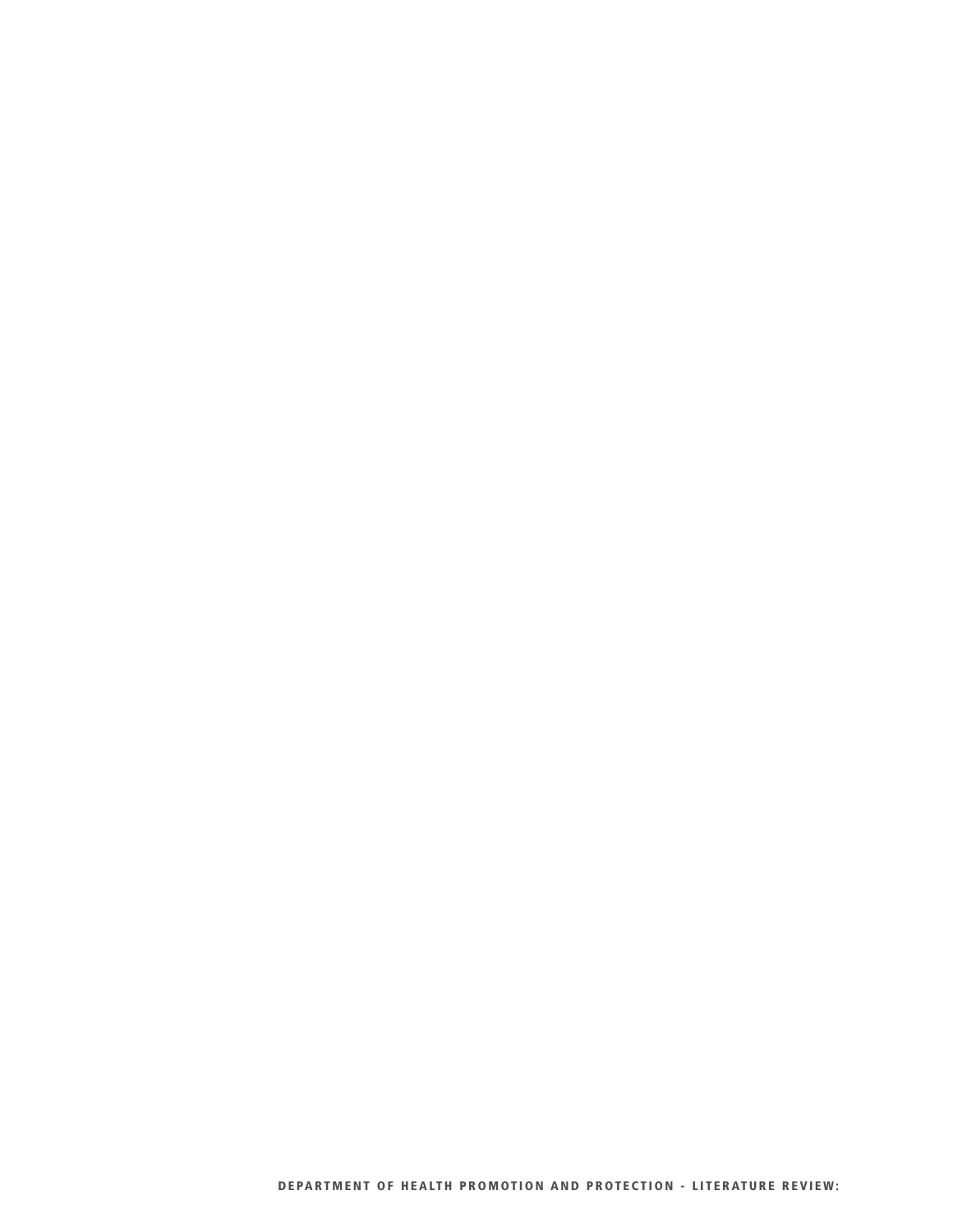#### <span id="page-5-0"></span>**Literature Review: Nova Scotia Junior High School Drug Education Curriculum Supplement Project**

Preventing youth substance use problems is an important priority because it is during adolescence when enduring habits and attitudes towards various substances take shape, and when substance use can have the most calamitous consequences (Roberts et al., 2001; Rosembaum, 2002). As a result, among the various options available to our society to avoid the very significant economic and social costs associated with alcohol, tobacco and other substance abuse, primary or universal prevention<sup>1</sup> looms large. In fact, due to the potential for affecting change inherent in the educational process, expectations may be greatest for youth prevention, particularly that which is carried out in schools. Are these expectations fair? The answer is 'yes and no.' Educators have a definite role to play in preventing substance use problems, but their potential is limited, and other players and sectors certainly need to be involved.

Many of the factors that can influence youthful substance use lie beyond the school grounds. Since alcohol is the most pervasively available controlled substance, the norms for alcohol use in a community will have a fundamental influence on a young person's substance use attitudes, beliefs, and practices overall (Hanson, 1996). These norms will be determined to a large extent by the way alcohol is controlled and made available in a community (Hanson). The nature of regulations and the extent of their enforcement on such practices as offpremise sales to minors, on-premise serving practices, special occasion serving licenses, and drinking and driving, are critically important environmental influences (Holder, 2003)<sup>2</sup>. Similarly, penalties and enforcement levels in relation to the use and production of cannabis, Nova Scotia's most commonly used illegal substance, will help determine attitudes and use of this substance (Senate of Canada, 2002).

Beyond these important policy matters, many others have an opportunity to play a role in supporting the prevention of youth substance use problems. Parents clearly have a role to play and can be part of the solution – or the problem. The extent to which youth groups such as Girl Guides, Scouts, Boys and Girls Clubs, and Cadets engage youth in alternative activities and deliver evidence-based preventative programming will be influential (Schinke, Cole, & Poulin, 2000). Fully comprehensive prevention needs to involve many who have not traditionally been seen as players, such as urban planners, housing authorities, shopping mall management and employment policy-makers (Roberts et al., 2001).

**Among the various options available to our society to avoid the very significant economic and social costs associated with alcohol, tobacco and other substance abuse, primary or universal prevention<sup>1</sup> looms large. In fact, due to the potential for affecting change inherent in the educational process, expectations may be greatest for youth prevention, particularly that which is carried out in schools.** " "

#### **FOOTNOTES:**

 $1$ <sup>1</sup> The aim of primary prevention is to ensure that a disorder, a process, or a problem does not develop. The term universal prevention has a similar intent but focuses on the target; it pertains to activity directed to a broad or "universal" population (e.g., all students in Grade 7) with the aim of promoting the health of that population, or preventing or delaying the onset of substance use (NIDA, 2003).

 $2$  Policy-based measures that aim to control the supply of alcohol are among the most effective measures for reducing alcohol use and related harms according to the scientific literature (Paglia & Room, 1999).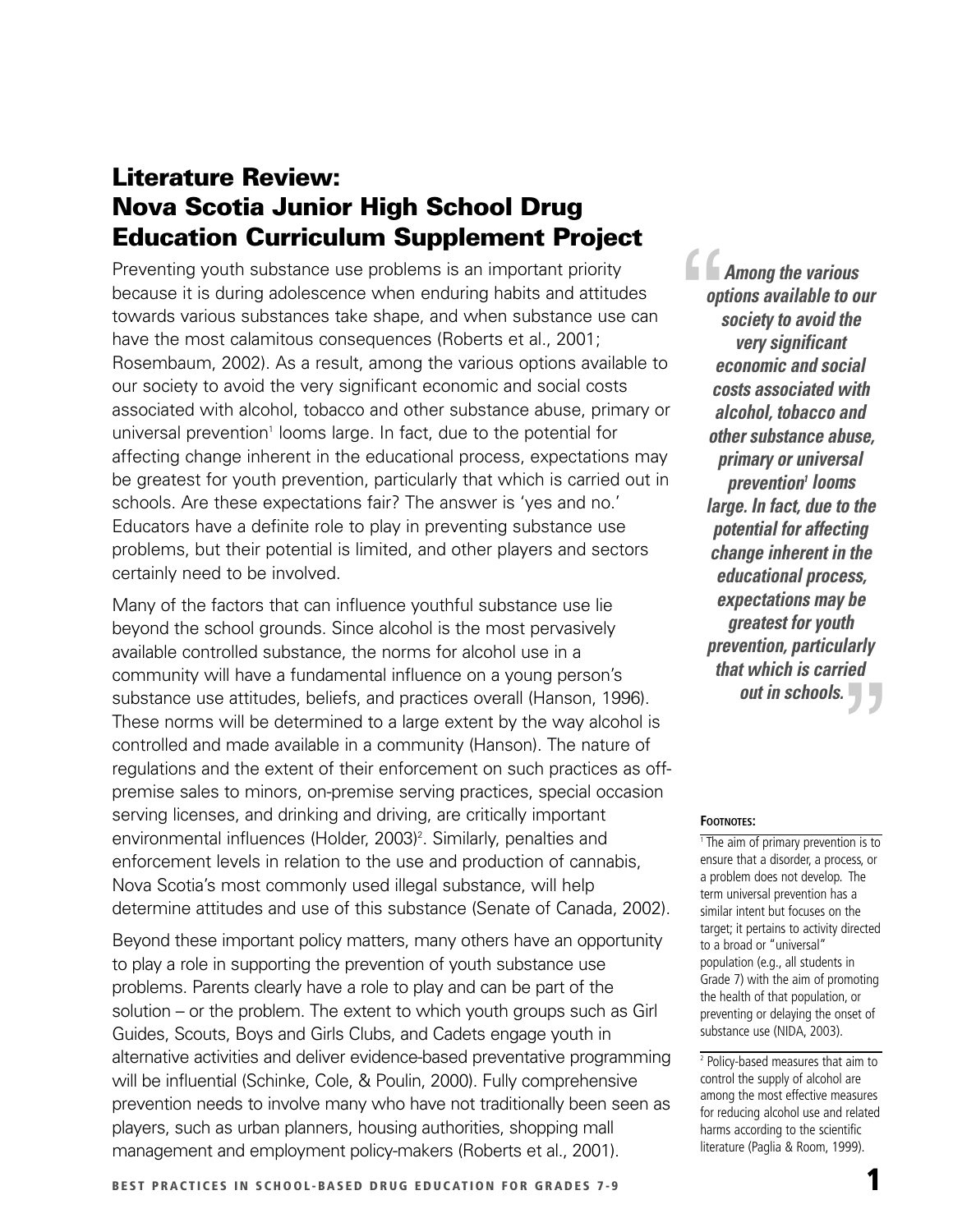**Today's young people are growing up in a world that tolerates more forms of substance use, both medical and non-medical, than at any other time in history.** " "

**Individuals, families, and communities carry with them a range of factors that have a protective effect that allow most youth to reach adulthood without having experienced harm from substance use.**  $\begin{array}{c} \begin{array}{c} \begin{array}{c} \begin{array}{c} \begin{array}{c} \end{array} \\ \begin{array}{c} \end{array} \\ \begin{array}{c} \end{array} \\ \begin{array}{c} \end{array} \\ \begin{array}{c} \end{array} \\ \begin{array}{c} \end{array} \\ \begin{array}{c} \end{array} \\ \end{array} \end{array} \end{array}$ "<br>"<br>" When attempting to support young people in navigating through adolescence with a minimum of substance-related harm, educators and community members are up against major societal forces. Today's young people are growing up in a world that tolerates more forms of substance use, both medical and non-medical, than at any other time in history (Roberts, 2003). An unprecedented ease of access to various media has meant that more young people than ever are 'consuming' a pop culture that tends to tolerate, and at times promotes, substance use (Olszewski et al., 2005). The powerful marketing capacities of the alcohol and tobacco industries, and their focus on the youth market, add to this environment (Roberts). Even these capacities, however, are dwarfed by the scale of the illicit drug industry which has been estimated to account for approximately 8% of world trade – more than that in iron and steel and about the same as that in textiles (Elvins, 2003).

In addition to these societal and community risk factors are a host of family factors (e.g., disorganized family environment, parental substance use problems, and/or genetics) and individual factors (e.g., emotional and mental health problems and/or lack of engagement with school) that may contribute to a young person using substances in risky or harmful ways (Dishion, 2000; Hawkins, Catalano & Miller, 1992).

On the flip side, individuals, families, and communities carry with them a range of factors that have a protective effect (e.g., strong personal and social skills, positive relationships, a sense of belonging, and/or promoting goal setting) that allow most youth to reach adulthood without having experienced harm from substance use (Hawkins et al., 1992). Many of us have a resilience that permits us to cope, and even thrive, in the midst of challenging circumstances. The crucial feature of resiliency is the ability to cope, which in part is innate, but can be strengthened through appropriate social support (Benard, 1991; Spooner, Hall, & Lynskey, 2001). Factors that have been suggested as supporting resilience include having a relationship with at least one caring adult, having the opportunity to participate and be engaged in matters affecting oneself, and having high, positive expectations placed on oneself (Benard). Teachers are clearly in a position to provide these types of social support (Benard).

Nevertheless, all things considered, it is important to retain a sense of realism about how much schools can achieve in terms of preventing problematic substance use. Among the many individual, social, and cultural factors that can come into play as a young person navigates his or her way to adulthood, teachers are in a position to influence only a few of these factors through curriculum (Flay, 2000), so expectations for classroom-based programs must be tempered.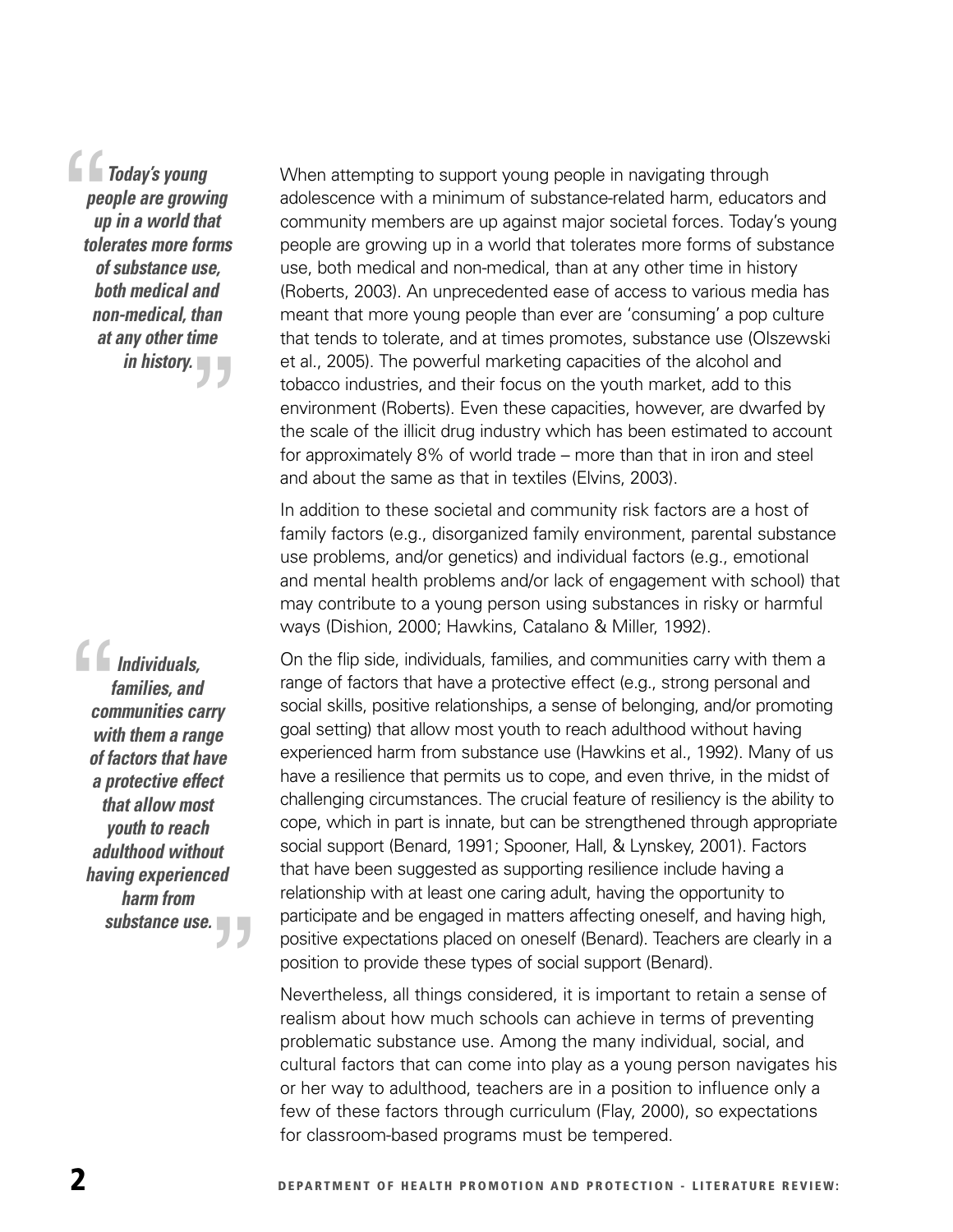The factors that teachers do have an opportunity to address, and which have been shown to help young people avoid substance use problems, lie in the realm of understanding and coping effectively with social influences that promote substance use, and supporting the development of other pertinent personal and social skills (e.g., assertiveness, decisionmaking and stress management) (Cuijpers, 2002; Roona, Streke, Ochshorn, Marshall, & Palmer, 2000). Although drug-specific information (e.g., short-term effects of various drugs) is an important component of current best practice, the drug lectures that many grew up with are not effective, and have in fact been shown to be harmful in that they served to increase experimentation (Goodstadt, 1990). Affective education programs that focused on attitudes and values also failed to produce desired effects, perhaps because they were too abstract to truly engage young people – that is, they did not explicitly relate skill-building to drugspecific situations (Paglia & Room, 1999).

The current best practices presented below reflect the cumulative findings and insights of 1,000s of studies over the past 25 years. The aim of evaluation research is to increase certainty that a change was due to the intervention by ruling out as many possible competing explanations for why a change may have occurred. Necessarily then, evaluation research is an exacting science, and studies have been strenuously criticized for a range of limitations over the years (Foxcroft, Ireland, Lister-Sharp, Lowe, & Breen, 2003). Some studies are simply not as independent as they ought to be, with those conducting the evaluation also marketing the resulting curriculum. Other criticisms are inherently difficult to address in the 'real world' school setting. For example, the gold standard in evaluation research is the Randomized Control Trial (RCT), which requires that students or classrooms be randomly selected in order to rule out other factors that may explain changes between the experimental group and the control group (Roberts & Ogborne, 2005). For various reasons, this is usually not possible, so researchers are left to conduct quasi-experimental studies that use comparison groups that share as many features with the experimental group as possible (Uchtenhagen & Okulicz-Kozaryn, 1998). Another inherent limitation is the fact that most studies rely on students to self-report their substance use on a confidential questionnaire. While this has been found to be reasonably accurate when students feel assured of anonymity, drug testing students to confirm their responses would likely yield more accurate responses; however for ethical and financial reasons this is rarely done (Roberts & Ogborne). Scientists are generally conservative in reporting their findings and science is necessarily provisional in nature, however some

**Although drugspecific information is an important component of current best practice, the drug lectures that many grew up with are not effective, and have in fact been shown to be harmful in that they served to increase experimentation.**  $\frac{1}{\sqrt{2}}$   $\frac{1}{\sqrt{2}}$   $\frac{1}{\sqrt{2}}$   $\frac{1}{\sqrt{2}}$   $\frac{1}{\sqrt{2}}$   $\frac{1}{\sqrt{2}}$   $\frac{1}{\sqrt{2}}$   $\frac{1}{\sqrt{2}}$   $\frac{1}{\sqrt{2}}$   $\frac{1}{\sqrt{2}}$   $\frac{1}{\sqrt{2}}$   $\frac{1}{\sqrt{2}}$   $\frac{1}{\sqrt{2}}$   $\frac{1}{\sqrt{2}}$   $\frac{1}{\sqrt{2}}$   $\frac{1}{\sqrt{2}}$   $\frac{1}{\sqrt{2}}$  "<br>"<br>"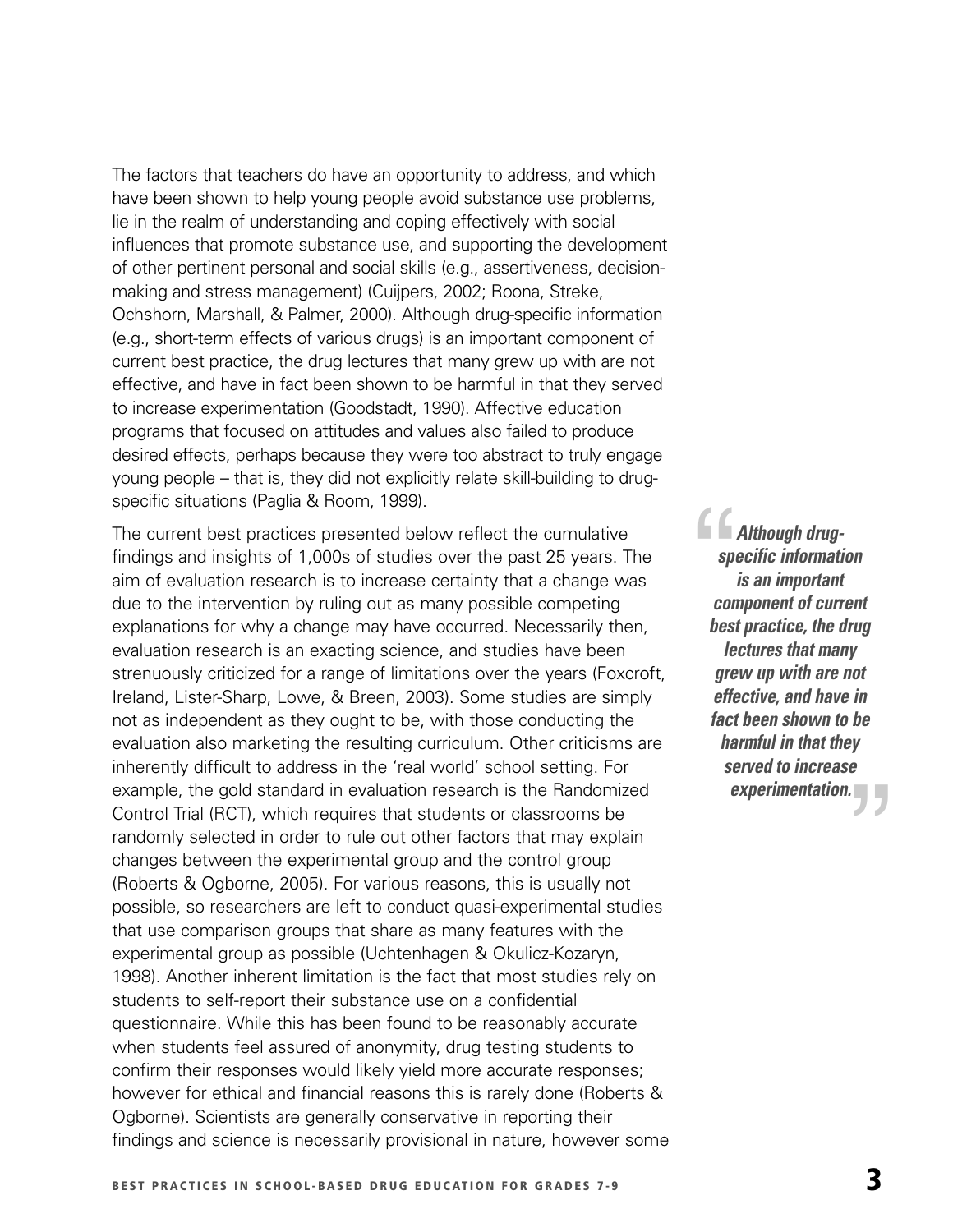have been criticized for not applying fully rigorous methods. For example, Foxcroft and colleagues have criticized the general drug education literature for tending to exclude those students that have not received all of the sessions of a program (e.g., having dropped out or have simply not attended) from analysis, rather than using an 'intention to treat' analysis that would include all students and therefore maintain the comparability between the two groups.

Nevertheless, during the past 25 years, the quality of school drug education evaluation studies has improved significantly (McBride, 2003), allowing policy-makers and practitioners to feel more confident than ever with resulting advice. In a rare cost analysis of a drug education program, Caulkins (2002) estimated that for every \$US150 per participant in a school program, \$US840 is saved in health care, economic, and social costs. This figure takes into account that the studied program, as is the case for all of the most effective programs, is not able to sustain its effects indefinitely. The effects of even the most effective drug education programs tend to erode. Studies show that the group that received what is usually a 10-session program is generally found to be using substances at a similar rate to comparison groups one or two years following the completion of the program. Some observers see this as an indictment on drug education programs, while others suggest that it is not surprising that the effects do not last too long when the various other influences are accounted for (McBride, 2004). They contend that even a delay in use or reduced use over one or two adolescent years is an important contribution during a period when prevalence rates escalate quickly, and early use can be particularly risky (McBride). Seen in this light, the erosion effect simply highlights the need for ongoing attention to the issue in the classroom to reinforce earlier-acquired knowledge and skills.

A major point arising from the literature is the need to clarify the goals of a drug education program (Roberts et al., 2001). Due to societal ambivalence and divergent values on drug issues, this is not necessarily a straightforward task. In the United States, where most of the world's evaluation research is conducted, the goal of school drug education programs is abstinence or delayed use (McBride, 2003). Consequently, most studies do not measure whether students may use a substance in less risky ways as a result of drug education programming. Yet, a significant percentage of 15- and 16-year-old students use alcohol, tobacco, and other drugs in North America, Australia, New Zealand, and parts of Europe (regions reporting the highest substance use globally) and many use them in risky ways (Roberts, 2003). Increasingly, experts in these regions argue that the safety of students should be viewed as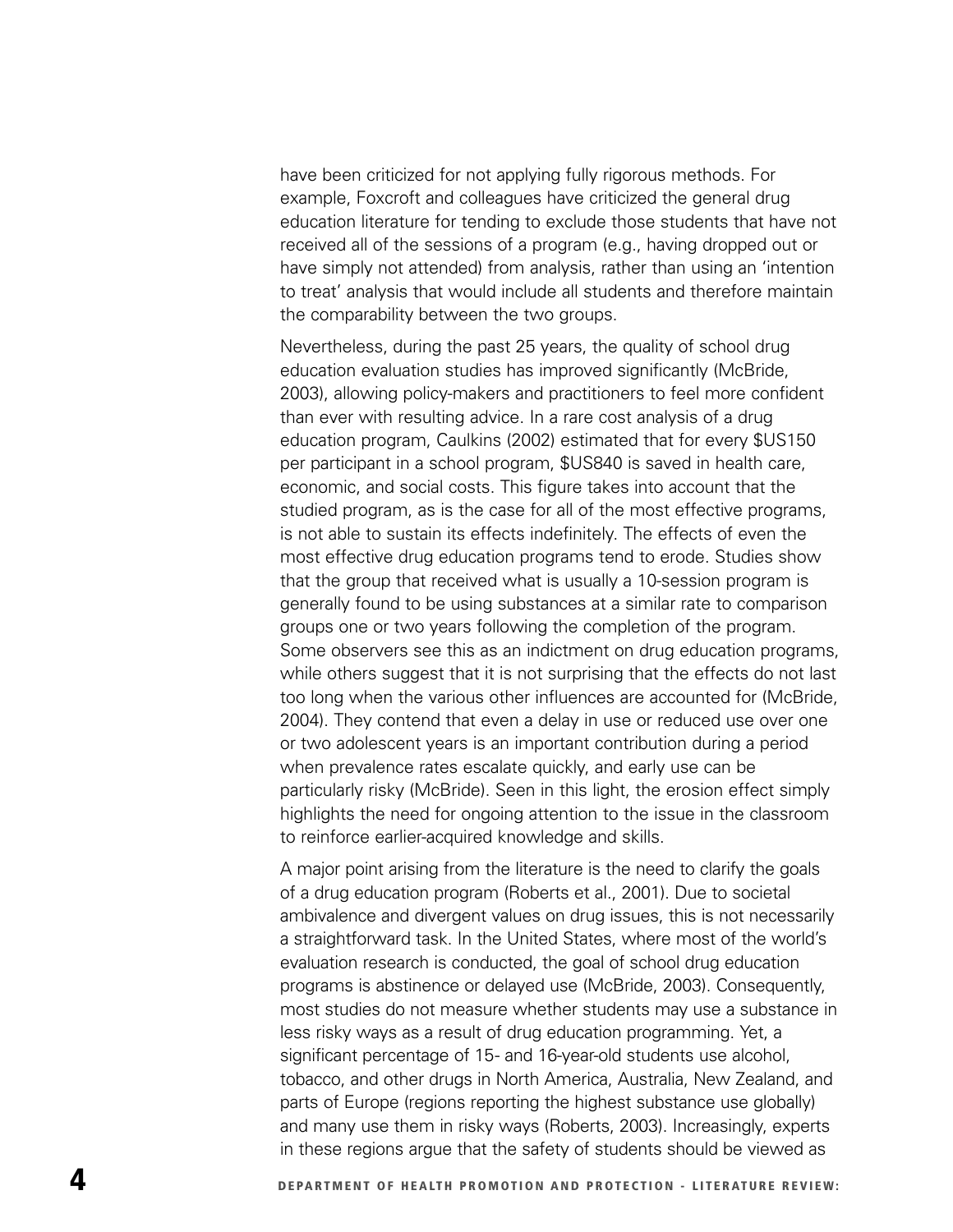paramount and that they need to be taught ways to reduce substance abuse, or to put it another way, to minimize harm when they, or others around them, are using a substance (Roona et al., 2000).

There is a need for more evaluation research on this issue. It is possible that abstinence programs also have the effect of guiding students to less risky ways of using substances (e.g., not mixing drugs, not using before driving). On the other hand, they may not. As one review suggests, an abstinence program "may promote drinking games and other high-risk activities among those youths who are predisposed to consume alcohol" (Roona et al., 2000, p. 21) because these activities are never discussed in an abstinence-oriented session. The converse may be true – a program oriented to minimizing harms may reduce alcohol abuse, but not reduce prevalence of use. So, if the reduction of alcohol and other drug abuse or harms is the main aim of a program, this lack of research knowledge has major implications and represents a large caveat for assessing the effectiveness of programs.

Since young people get hurt and some times die from their use of substances (e.g., through non-fatal and fatal overdoses fighting and other violent incidents, and unintentional injuries), these issues need to be seen as a priority for future research (Adlaf & Paglia, 2005; McBride, 2003; Roona et al., 2000). Another focus for future research will be a search for the active ingredients in drug education. To this point, the focus of most evaluation research has been on testing one program against another in terms of their impact on tobacco, alcohol, and other drug use. Increasingly, researchers and reviewers are calling for more studies on mediating factors or components within these programs that contribute to positive effects (Botvin, Griffin, Diaz, & Ifill-Williams, 2001).

In the meantime, while some enthusiasts insist that the current stateof-the-art drug education programs will prevent or reduce use significantly, this review of the literature has concluded that these programs, when developed according to the evidence as presented below and followed faithfully by teachers, can have this effect. When the health and safety of our young people is at stake, do we have a choice but to try to achieve it?

**The safety of students should be viewed as paramount; they need to be taught ways to reduce substance abuse, or to put it another way, to minimize harm when they, or others around them, are using a substance.**  $\begin{array}{c} \begin{array}{c} \begin{array}{c} \begin{array}{c} \text{1} \\ \text{2} \end{array} \\ \text{2} \\ \text{2} \\ \text{2} \\ \text{2} \\ \text{2} \end{array} \end{array} \end{array}$ "<br>"<br>"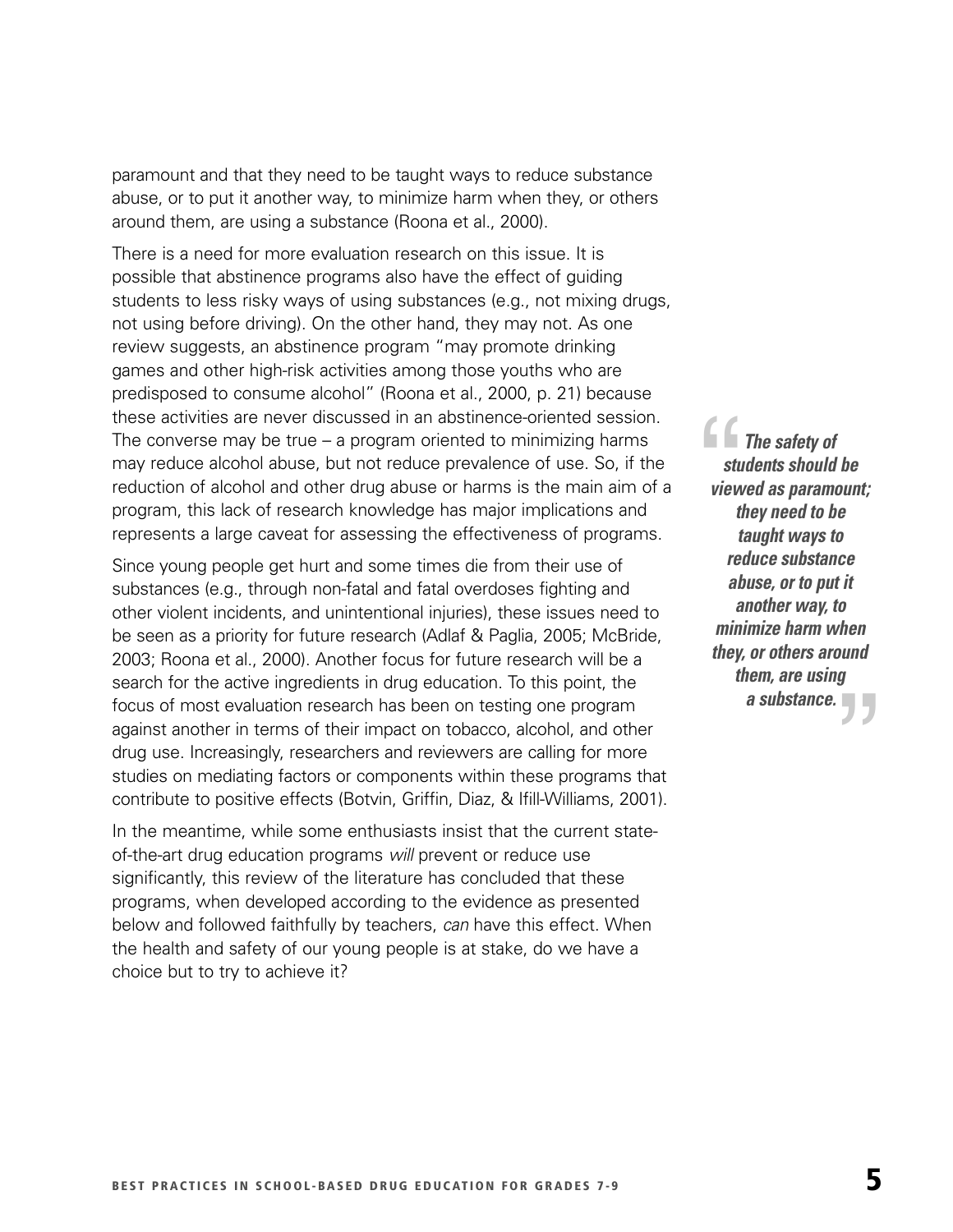### **Purpose**

<span id="page-10-0"></span>**The purpose of this report was to complete a review of the school health and drug education literature from 1995 to the present, and to identify best practices for junior high school health and/or drug education curriculum supplement development.**  $\begin{array}{c} \begin{array}{c} \begin{array}{c} \begin{array}{c} \begin{array}{c} \end{array} \\ \begin{array}{c} \end{array} \\ \begin{array}{c} \end{array} \\ \begin{array}{c} \end{array} \\ \begin{array}{c} \end{array} \\ \begin{array}{c} \end{array} \\ \begin{array}{c} \end{array} \end{array} \end{array}$ "<br>"<br>"

The purpose of this report was to complete a review of the school health and drug education literature (published and grey) from 1995 to the present, and to identify best practices for junior high school drug education in order to inform curriculum supplement development and classroom teacher practice. The review has served as one of four primary references (along with departmental curriculum guidelines, student substance use survey data, and educator/student consultations) in the development of the Nova Scotia junior high school drug education curriculum supplement, entitled A Question of Influence.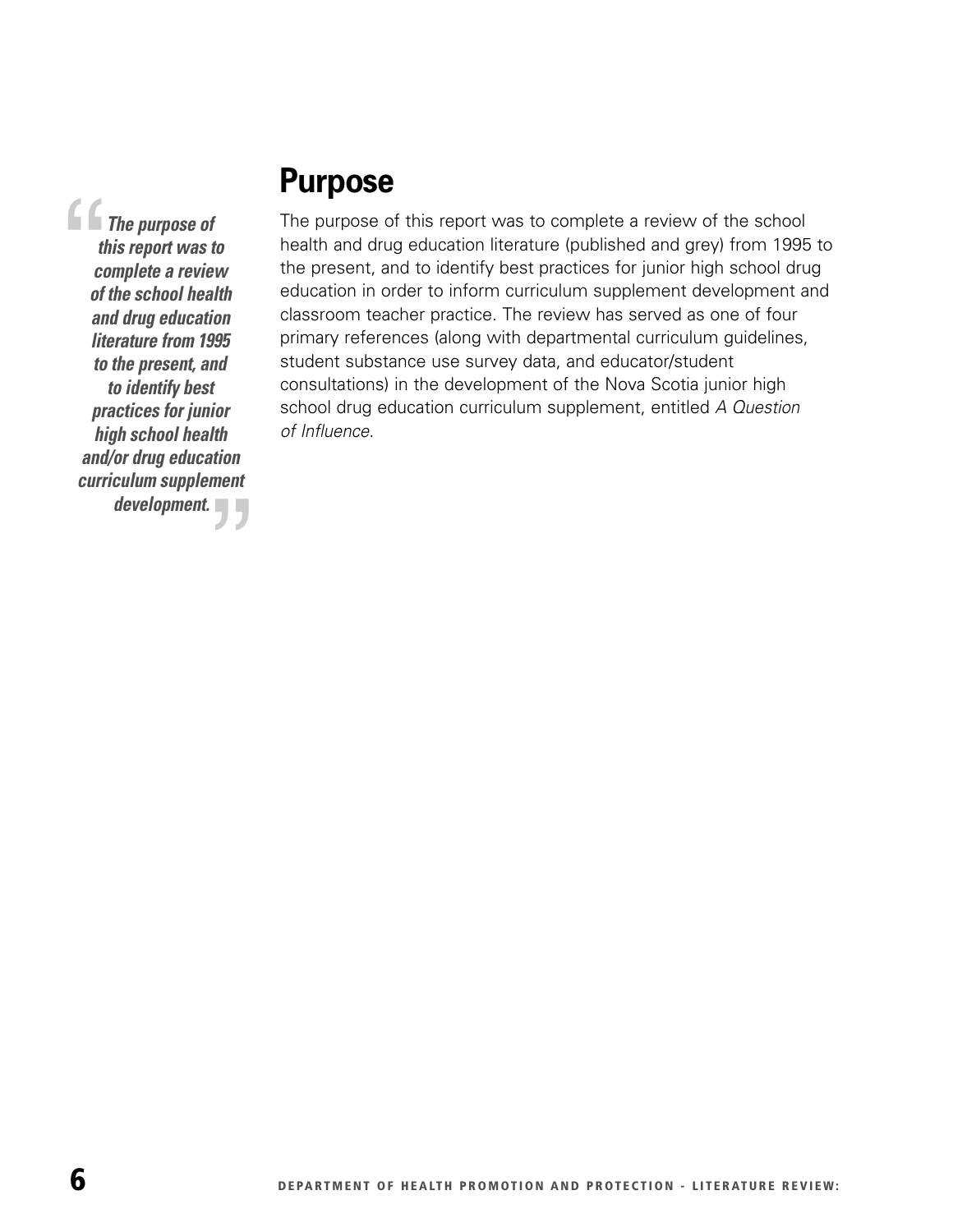### <span id="page-11-0"></span>**Methodology**

A primary consideration in determining a methodology was the limited amount of time available for identifying, accessing, and reviewing the literature. Given the aim of the review, and this limitation, an efficient two-stage process was employed. The first stage was to review and summarize credible systematic reviews, meta-analyses, consensus panel reports, best practice summaries, and structured consultations with educators and students, published in the scientific literature or by government agencies between 1995 and 2004. The second stage was to review primary studies that used experimental or quasi-experimental study designs, published from the year 2000 onward, that were not accounted for in the foregoing reviews.

The databases searched were: ERIC (Education Resource Information Center) Database; ETOH Archival Database (Alcohol and Alcohol Problems Science); DrugScope; Canadian Centre on Substance Abuse (CCSA) Library Collection Database; and Centre for Addiction and Mental Health (CAMH) Library Database. Web sites searched include Cochrane Reviews, as well as government agencies in Australia, New Zealand, United Kingdom, and the United States. Junior high school health and/or drug education curriculum resources used by provincial ministries of education were identified through assistance from the Nova Scotia Department of Education and an Internet search.

The efficiency of the review of reviews approach is furthered by virtue of the fact that the unit of investigation for this task (i.e., effective components of drug education) typically differs from that of the primary literature. Much of the school health and/or drug education effectiveness literature is still concerned with measuring or comparing outcomes of delivered drug education programs. Often, these studies do not attempt to isolate effective program elements, whereas the reviews usually aim to isolate components that contribute to effect sizes in individual studies, through meta-analysis or another systematic process.

Some of the evidence presented in the reviews is not of central interest to the classroom drug education teacher (e.g., school policy, community partnerships). Since the focus of this review was to identify best practices that can inform supplement development and classroom teacher practice, these contextual topics go beyond the scope of this review and were excluded.

Although most of the school drug education evaluation research is from the United States, a concerted effort was made to include reviews from countries where there is greater openness to harm reduction-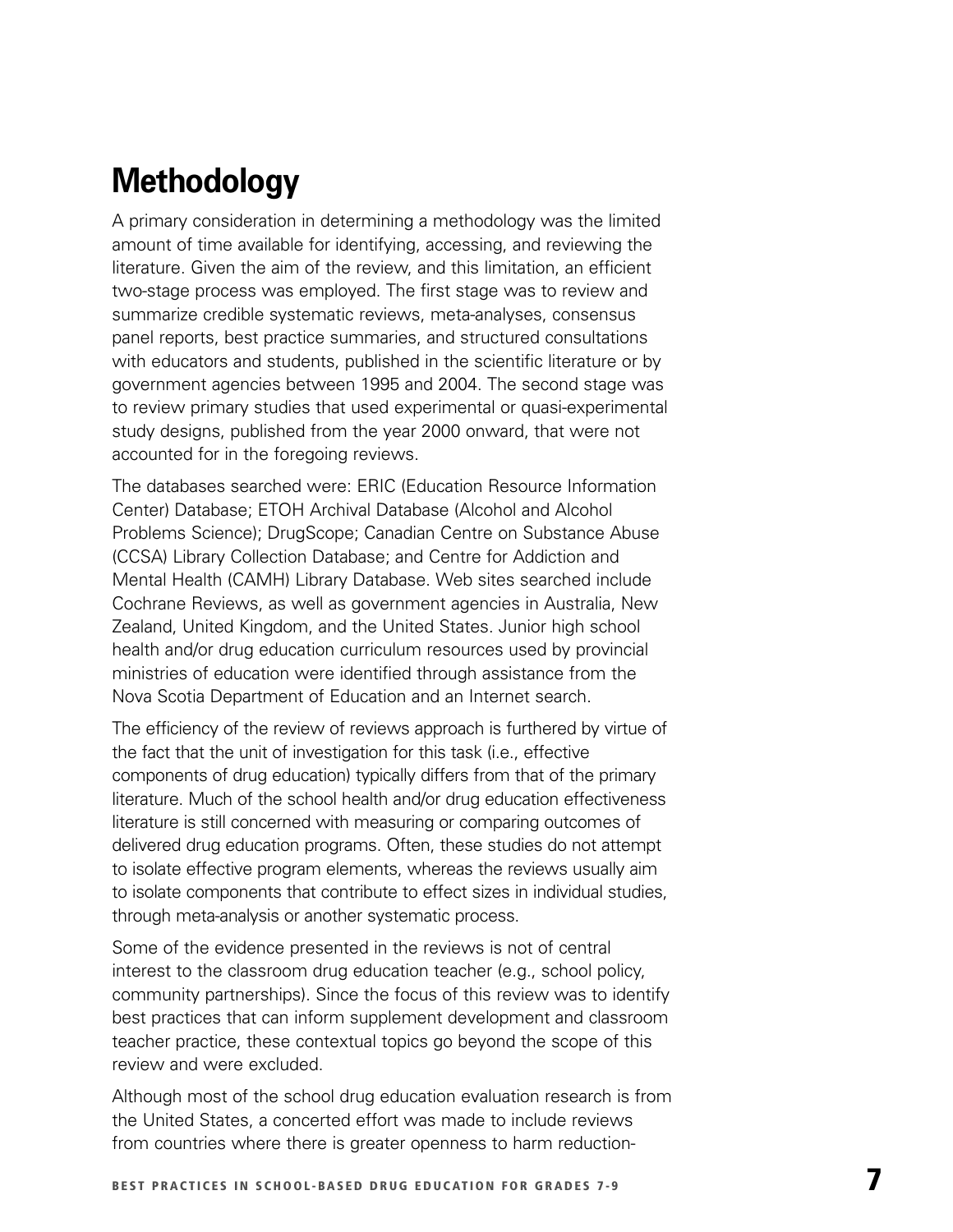**There is an increasing degree of consensus on the components of effective drug education. These areas of consensus will be discussed and identified as best practice.**  $\begin{array}{c}\n\begin{array}{ccc}\n\bullet & \bullet \\
\text{inc} & \text{of} \\
\text{th} & \text{of} \\
\end{array}\n\end{array}$ "<br>"<br>"

oriented approaches and outcomes other than abstinence. Reviews prepared by credible bodies from New Zealand, Australia, and the United Kingdom have been included in this review.

There is an increasing degree of consensus on the components of effective drug education (Hawks, Scott, & McBride, 2002; McBride, 2003; Roona et al., 2000). These areas of consensus will be discussed and identified as best practice. However, there are several areas of contention, and still other areas that await further research. This review will discuss where disagreements exist, and where there is insufficient scientific evidence to suggest a science-based best practice.

Due to the gaps in knowledge derived from evaluation research, it is important, where possible, to draw insights from the field. This review will present knowledge from educators and students drawn from reports prepared by credible bodies from New Zealand, Australia, and the United Kingdom. When there is consensus among these sources, it will be discussed and identified as a good practice. Again, where disagreement exists, this will be noted.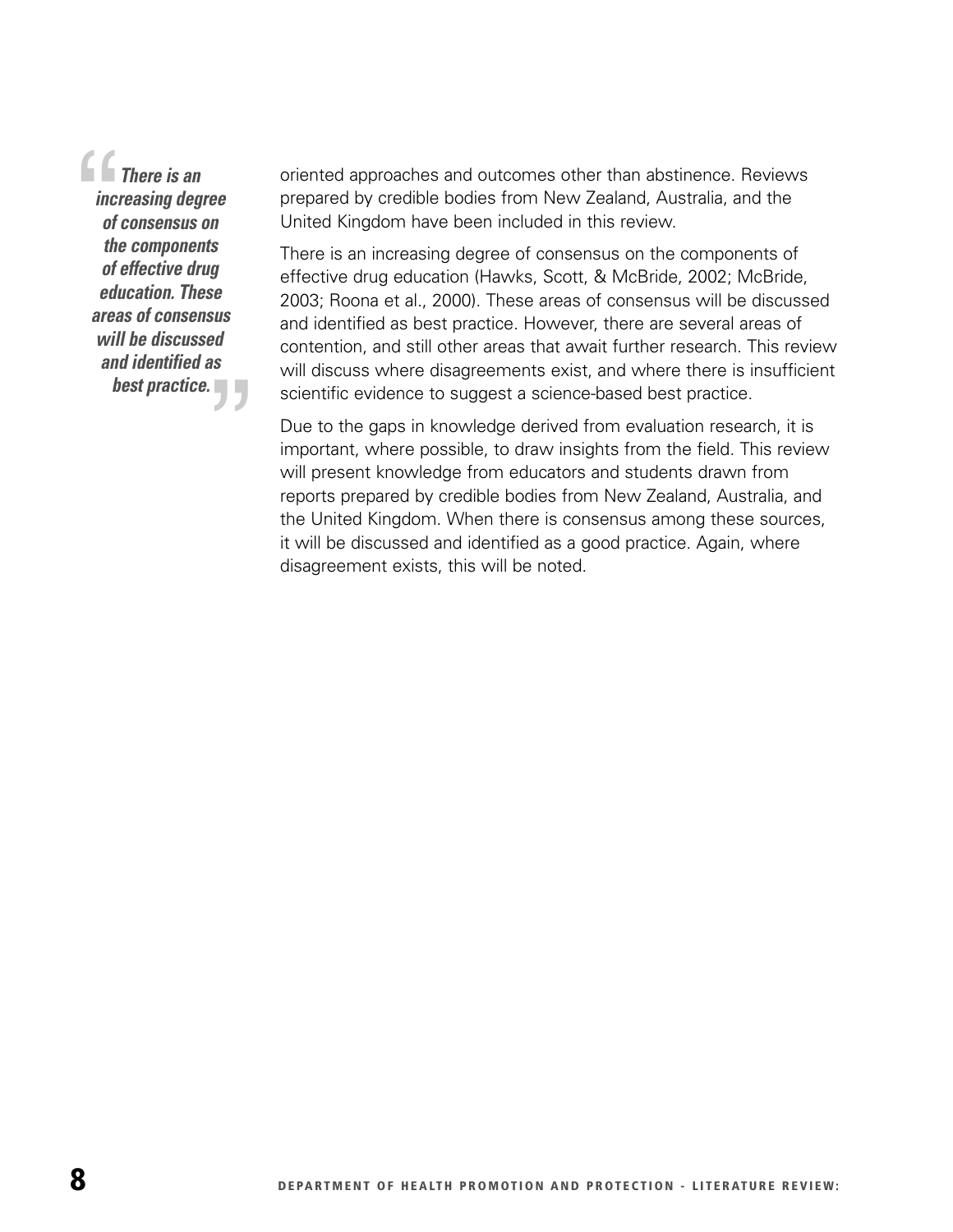### <span id="page-13-0"></span>**Best Practices for Junior High School Drug Education (Grades 7-9)**

#### **DEVELOPMENTAL NEEDS**

Drug education should be linked to the cognitive, emotional, and social development of students and to their use patterns (Paglia & Room, 1999; Roberts et al., 2001). While cognitive ability in pre-adolescence is characterized by black and white, concrete thinking, during early and mid-adolescence, the ability to handle abstract or 'grey' concepts increases (Quadrel, Fischoff, & Davis, 1993, Piaget & Inhelder, 1969). At the same time, young people at this point are establishing their own identity and are beginning to test new ideas apart from those drawn from parents and other authorities (Roberts et al.). This developmental process may be characterized as one of 'experimentation.' In a gradual, hesitant process the adolescent takes on new viewpoints and tries out various behaviours (Roberts et al.). As time goes on, earlier opinions and ways of behaving may be rejected, modified in some respects, or regarded as acceptable (Roberts et al.). So, while simplistic concepts such as 'good drugs/bad drugs' or any use of illegal drugs is abuse may resonate for elementary school students, by junior high school, it is less likely they will (Kay, 1994; Roberts et al.; Rosembaum, 2002; Shenk, 1999). Early adolescence is often associated with a number of traits or behaviours (e.g., risk taking, questioning authority, the desire to be part of a peer group, seeking novel and exciting experiences, a lack of caution, and a need to satisfy curiosity) that could lead to substance use. (Paglia & Room, 1999; Roberts et al. ). To be relevant and useful, universal drug education at this point needs to address the traits that can arise as a result of this intense period of identity development (Roberts et al.).

#### **PROTECTIVE AND RISK FACTORS**

When discussing risk and protective factors, it is important to distinguish between use and abuse of substances (Paglia & Room, 1999). For reasons mentioned above, the use of alcohol, tobacco, and/or cannabis is not uncommon among adolescents in Canada (Adlaf & Paglia, 2005; Poulin, 2002). For the vast majority, this use could be best described as experimental or occasional (bearing in mind that even experimental use by an inexperienced user can result in harm) (Adlaf & Paglia, 2005; Boys, Lenton, & Norcross, 1997). Since alcohol and cannabis use is relatively normative and not necessarily harmful, it is more helpful to examine risk and protective factors in relation to

**Early adolescence is often associated with a number of traits or behaviours that could lead to substance use. Drug education at this point needs to address the traits that can arise as a result of this intense period of identity development.** " **"**<br>"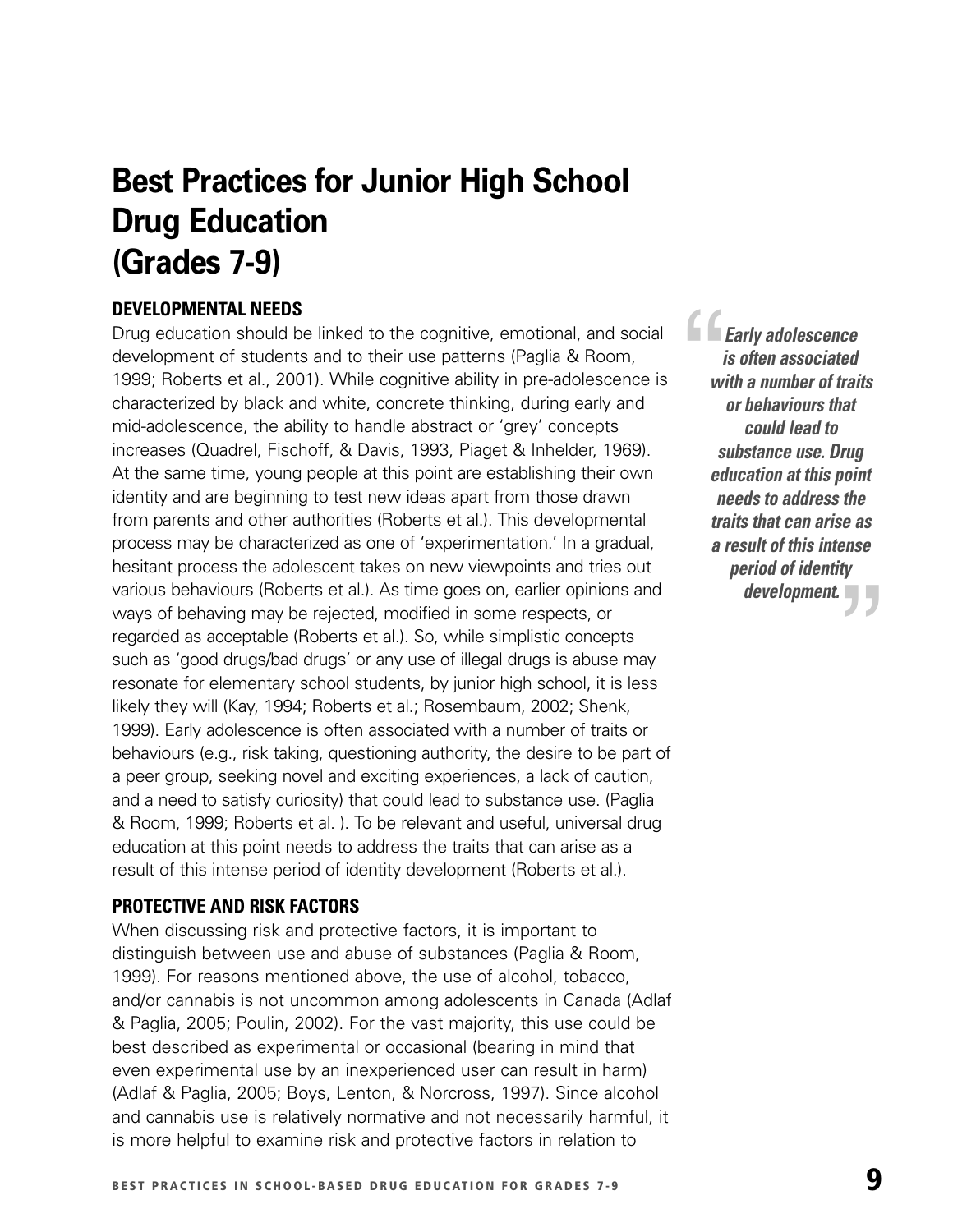abuse of these substances rather than simply their use (Paglia & Room, 1999). Tobacco use is increasingly non-normative in Canadian society. For this reason and because much cigarette use results in addiction with serious associated harms, it is more appropriate to consider risk factors for tobacco use. Risk factors for tobacco use include having parents (particularly, the mother) and best friends who smoke, having early emotional or psychological problems, and unhappiness with home life.

Some young people do not navigate the road to identity development fully well and for that reason are at risk of substance use-related harms (Paglia & Room, 1999; Roberts et al., 2001). Feelings of incompetence, questioning of self worth, negative social experiences, and having no particular belief system can lead a young person to a sense that it does not matter what he or she does (Caputo, Weiler, & Anderson, 1997). The quality of a young person's school experience is a very significant factor for substance use problems and a number of other problems (Eggert & Herting, 1993). Influences on the school experience include academic success, reading skills, problem-solving abilities, feeling a part of the school scene (as opposed to feeling alienated), and participation in extracurricular activities (Eggert & Herting).

Not surprisingly, the quality of family life (i.e., effectiveness of family management, structure and coping strategies, the level of parent-child attachment, the nature of rules and parental expectations) has been shown to play a very significant role in predicting youthful substance abuse (Bray, Adams, Getz, & Baer, 2001). Parental alcohol or other substance dependence increases the risk of a young person developing substance use problems, involving a complex mix of genetic and environmental factors (Dishion & Kavanagh, 2000). Having a particularly difficult family background (e.g., physical or sexual abuse, and/or forced institutionalization) is also considered a significant risk factor for a range of problems, including substance abuse.

Transitions or significant changes in one's environment such as moving to a new neighbourhood or school, the loss of a close family member, and/or parental separation can be a significant point of vulnerability for a young person (Brounstein & Zweig, 1999). It is clear that school dropouts and those with poor marks or little attachment to their school are either at higher risk for substance use, or are already regular or heavy substance users (Eggert & Herting, 1993; Fuller et al., 2002).

At the broader community level, the prevailing norms and attitudes toward substance use, the prevalence of crime, the price and availability of various substances, and economic conditions will all come

**The risk of a young person developing substance use problems, involves a complex mix of genetic and environmental factors.** " "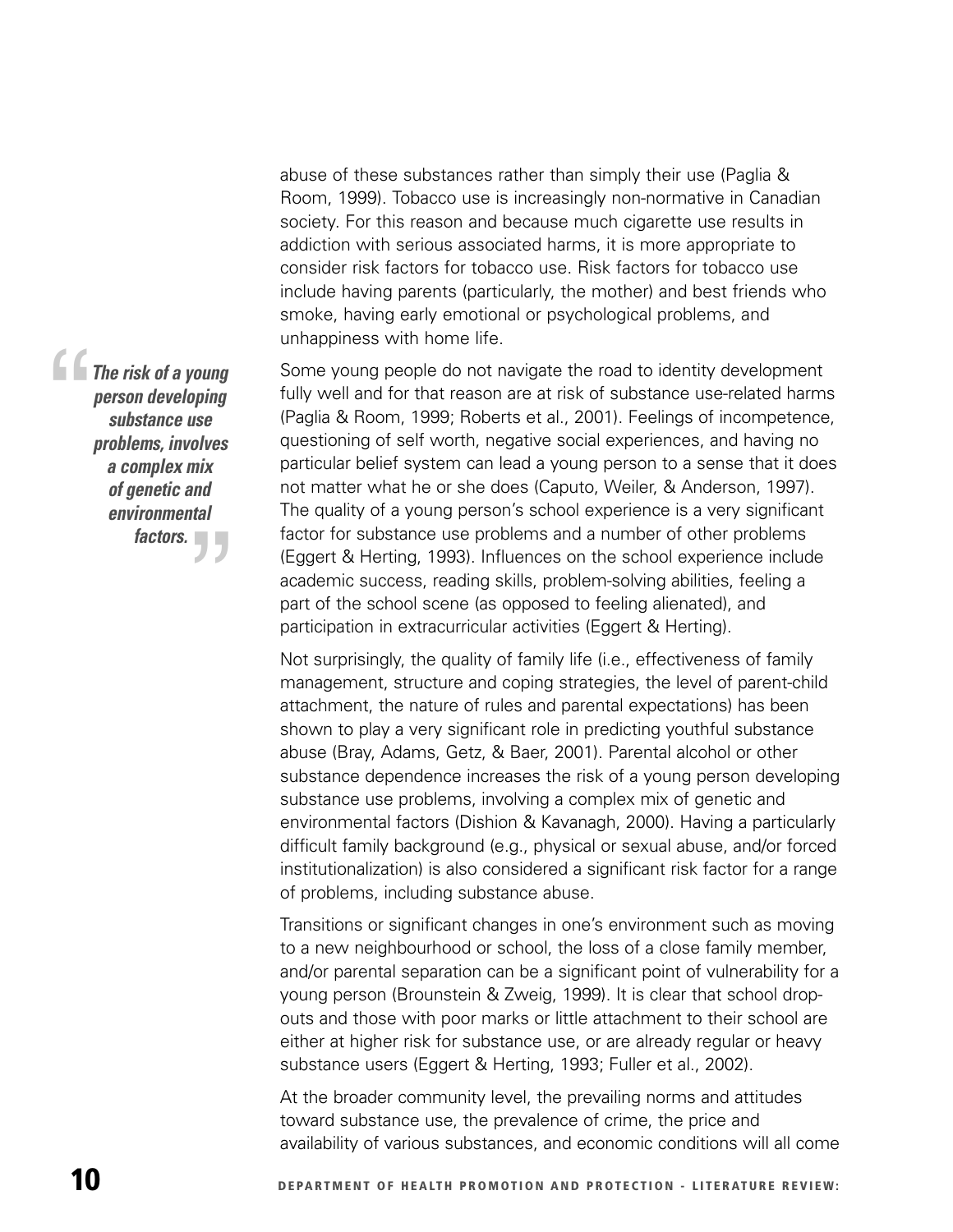<span id="page-15-0"></span>into play in determining the extent and nature of substance use problems (Hawkins et al., 1992; Spooner et al., 2001).

Some, including youth themselves, contend that promoting protective factors is more powerful than trying to reduce risk factors (Roberts et al., 2001). Given the opportunity to generate and explain their own solutions, youth in an economically disadvantaged neighbourhood in the U.S. judged the best prevention to be "more jobs, more education and more scholarships for teenagers"(Ginsburg et al., 2002, p. 1138), rather than more prevention programs focusing on risk behaviours. In a similar vein, youth groups in developing countries often include 'income-generating programs' in their prevention work (Roberts, 2003). Observations by these at-risk young people underscore the wisdom of building on protective factors rather than focusing only on reducing risk factors in selective prevention work.

#### **DRUG USE PATTERNS**

It is critical that drug education programming reflect current, local drug use patterns (Roberts et al., 2001). With the exception of inhalant use, rates of substance use always increase through the junior and senior high school years, beginning at age 12 or 13 years and leveling off at age 16 or 17 years (Adlaf & Paglia, 2005; Poulin, 2002). Researchers (Hawks et al., 2002; McBride, 2003) have posited a three-stage approach to drug education that is based on use patterns. The suggested age ranges presented here are based on the general Nova Scotia picture. If there is reason to believe that the situation differs in a particular school or region, the curriculum should be adjusted accordingly.

According to Hawks and colleagues (2002), the first stage of the drug education approach is inoculation. Inoculation should occur prior to average age of onset (e.g., 10-11years of age or Grade 4 or 5) and should present general knowledge and skills on substances and risk. Early relevance is the second stage, and should occur just prior to the average age of onset of earliest substance abuse (e.g., 12-13 years of age or Grade 6 or 7 for tobacco and alcohol and 14 years of age or Grade 8 for cannabis). An increasing number of students are beginning to use alcohol and other substances at this time, so providing information and skills is likely to have meaning and practical application. The third and final stage is later relevance. The later relevance stage should be delivered at a point when students are exposed to higher risk forms of use, different situations, and/or different substances (e.g., 15-17 years of age or Grade 9 or 10). Later relevance messages need to account for the level and pattern of use (for example, an alcohol abstinence message in a class where 60% of the students have used

**Some, including youth themselves, contend that promoting protective factors is more powerful than trying to reduce risk factors.**  $\frac{1}{2}$ "

**It is critical that drug education programming reflect current, local drug use patterns.** " )<br>)<br>|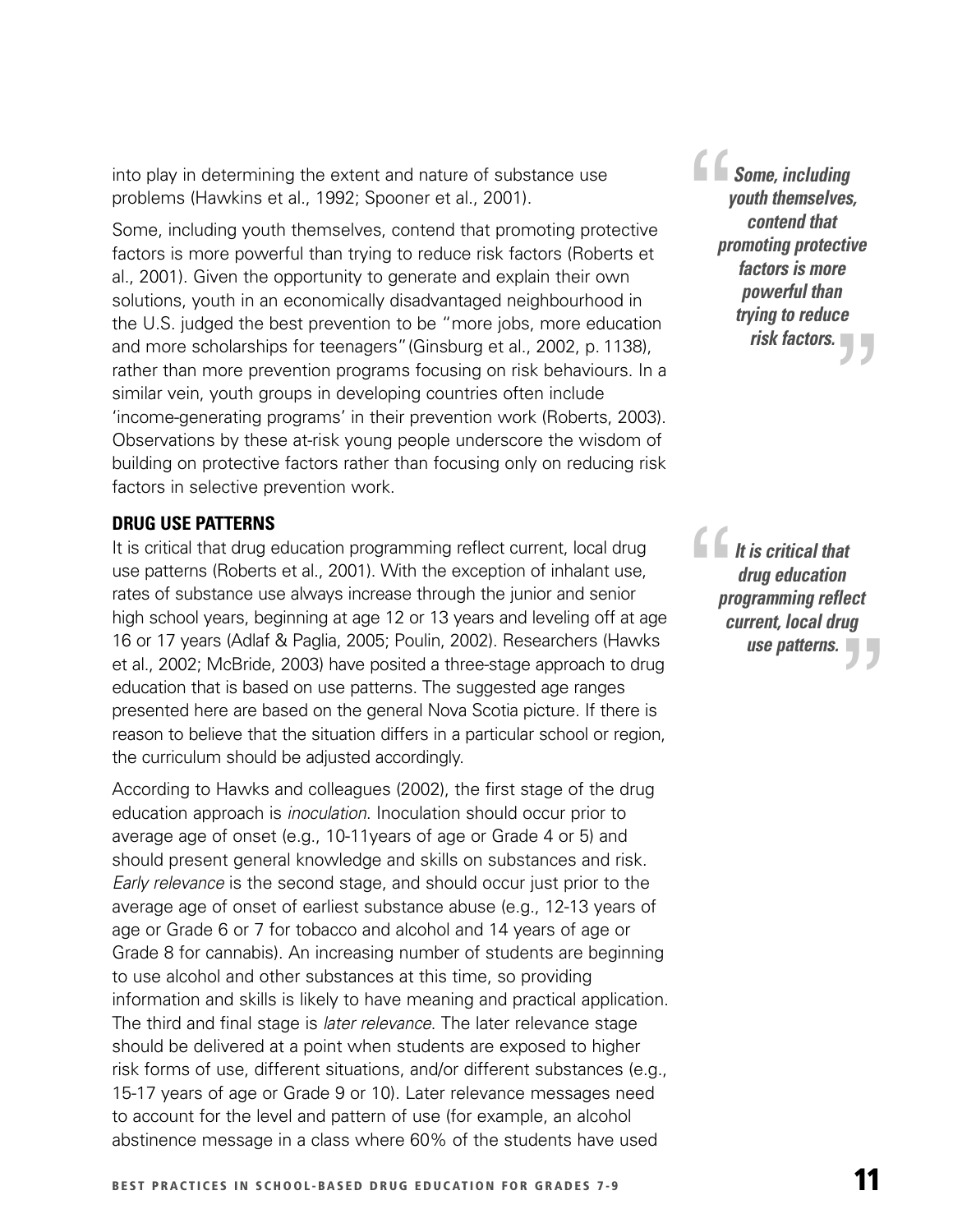in the past year, and a third have been drunk, will likely not be viewed seriously). Harm minimization messages for relevant substances need to be considered at this point.

In order for a drug education program to be effective and credible to students, they need to not only reflect scientific evidence, but also be geared to the local situation as much as possible (Hawks et al., 2002). A recommended way to arrive at this information is through formative research, prior to program development, that provides information on drug use patterns, reasons for use, attitudes toward different drugs, and other issues of relevance to young people (McBride & Farringdon, 2004). It is likewise important to have some insight into local youth culture, which tends to evolve rapidly (Paglia & Room, 1999). This represents an impossible challenge to most adults so it is best accomplished through activities that allow students to create their own 'real world' scenarios (Hawks et al.). This approach builds in a flexibility that allows the targeting of drug issues as they arise or become pertinent, and the delivery of sessions that engage students with real, rather than abstract, scenarios.

This local information can be gathered through the review of existing data and the collection of new data to fill gaps in the research. New data can be gathered by a variety of methods, including focus groups, key informant interviews, surveys, and observation. This may be beyond the scope of a typical school drug education program, however students can be trained to undertake this work, further increasing relevance to the target group while engaging and mobilizing them (United Nations Office on Drugs and Crime, 2004).

**Best Practice 1:** Drug education needs to be age and developmentally appropriate, to focus on risk and protective factors, and to address local substance use patterns.

**Best Practice 2:** Key features of the provincial and, where possible, the local situation should be compiled and analyzed through formative research at the program design stage.

#### **CONTENT OF DRUG EDUCATION PROGRAMMING**

One of the reasons it is important to base drug education on current local data is that a program should only address those substances that are being used by youth in the area (Roberts et al., 2001). Adolescent drug use being fueled by curiosity arising from media reports has been well documented (Brecher, 1972; Jenkins, 1994) and it is commonly accepted that drug education classes could have the same effect (Midford, Munro, McBride, Snow, & Ladzinski, 2002; Paglia & Room, 1999). On the other

<span id="page-16-0"></span>**In order for a drug education program to be effective and credible to students, they need to not only reflect scientific evidence, but also be geared to the local situation as much as possible.**  $\begin{bmatrix} 1 \\ 2 \\ 3 \\ 4 \end{bmatrix}$ "<br>"<br>"

**A program should only address those substances that are being used by youth in the area.** " ,<br>,<br>,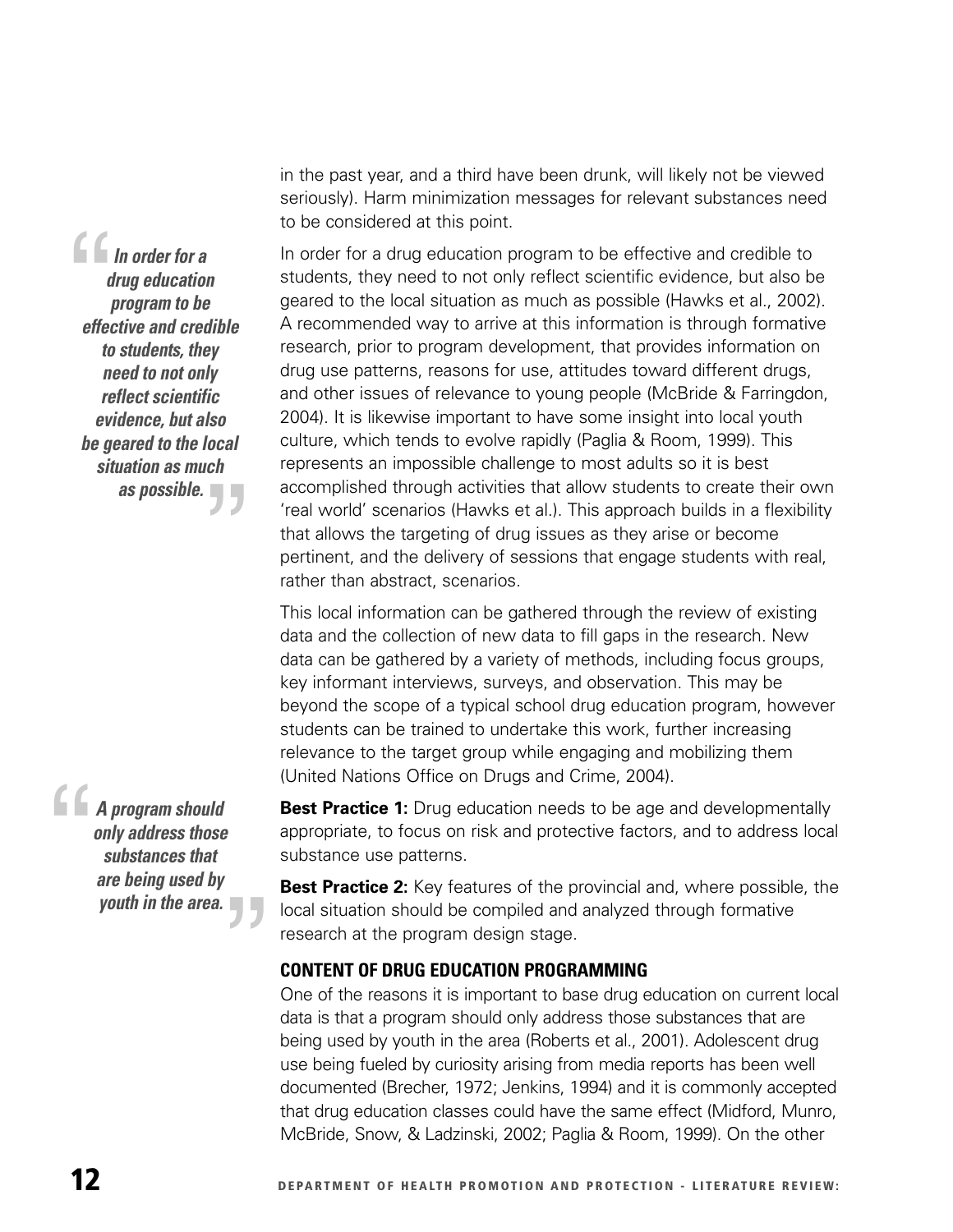hand, it is important that drug education programming respond to emerging use patterns as quickly as possible to reduce the 'honeymoon' period that new drugs experience when there is little information available in a community on the risks associated with it (Johnston, O'Malley, & Bachman, 2002). There is evidence that by around Grade 8, single drug-focused units are more effective than units that address a number of substances. Tobler & Stratton (1997), through their metaanalysis, found that tobacco-only and alcohol-only programs were more effective than multi-drug programs after age 14. Again, the determination of which substances are to be focused on ought to be based on the best prevalence data available, but there is an argument for reducing the number of substances being addressed.

People who use substances for certain benefits tend to minimize the negative effects of their substance use (Paglia, 1998). This is especially the case for youth, with young men being more likely to do so than young women (Paglia). Many of the harms associated with substance use are chronic health problems resulting from longer-term use (Paglia & Room, 1999). Young people by their nature have difficulty personalizing risks that may occur 30 or 40 years later in life (Paglia & Room). Consequently, drug educators are encouraged to focus on short-term, preferably social consequences (e.g., bad breath and/or looking stupid), rather than longer-term effects when providing drugspecific information (Paglia & Room; Tobler, 2000).

Since information-only drug education programs have been found to have no effect or to increase substance use, it is fair to ask whether there is a role for drug-specific information at all. The answer is yes, but the information needs to be fully accurate and balanced (i.e., acknowledging the benefits that users perceive from their use), otherwise young people whose experience differs will question the credibility of all information passed along during a drug education class (Paglia & Room, 1999). Even if younger participants initially accept messages that focus solely on the negative aspects of drug use, once they receive more accurate information, there is a danger that all the messages received earlier will lose credibility (Paglia & Room).

One thing is certain – new substances of abuse will continually emerge in our communities. Information that is fundamental to an understanding of drug effects and harms – regardless of the specific substance – is knowledge of the interrelationship between the drug (e.g., purity of drug, size of dosage, and/or method of administering), the individual (i.e. traits, mood, and/or expectations), and the social context (e.g., relaxed versus chaotic situations) (Midford et al., 2002).

**Drug educators are encouraged to focus on shortterm, preferably social consequences (e.g., bad breath and/or looking stupid), rather than longer-term effects when providing drug-specific information.** " "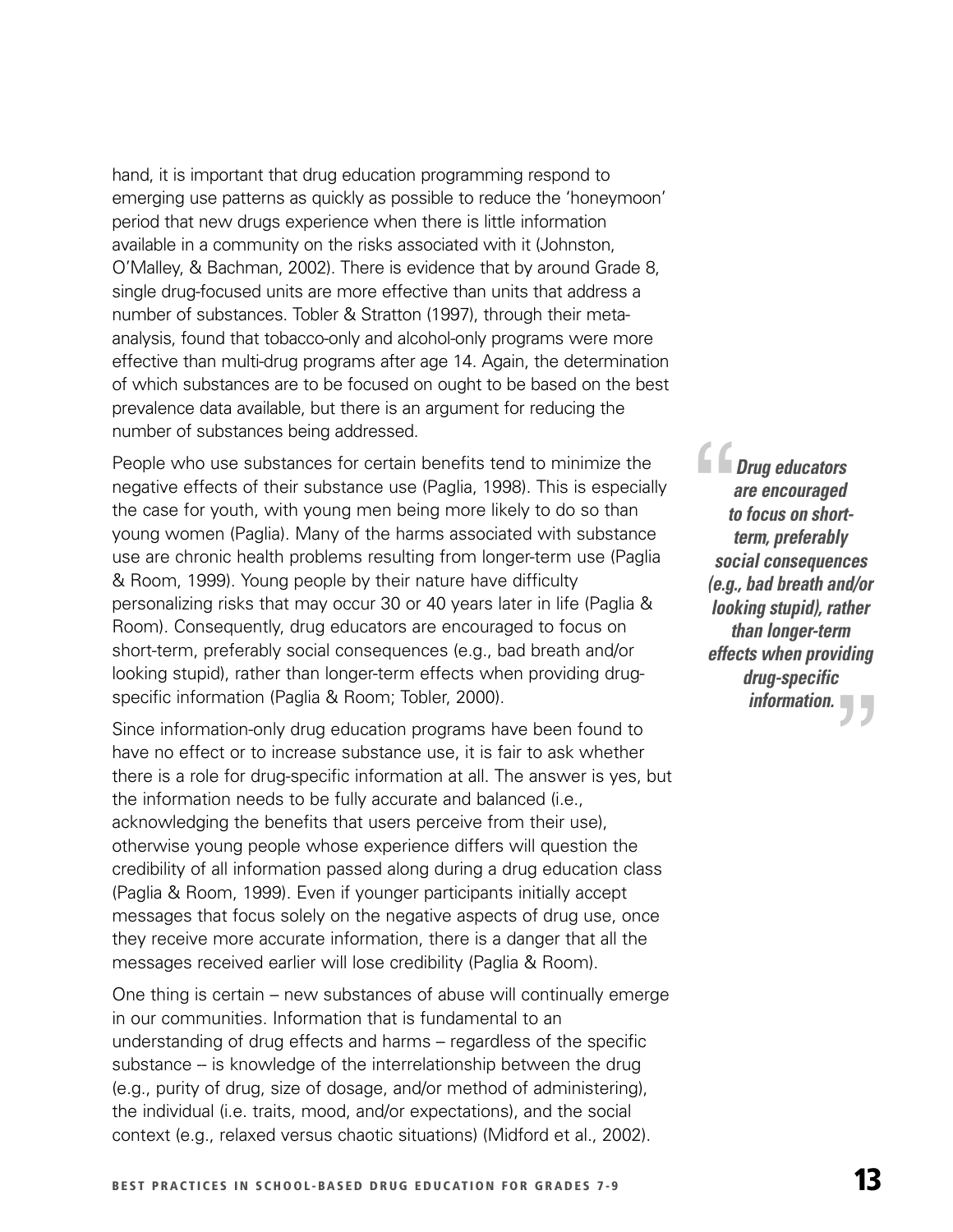<span id="page-18-0"></span>"

**Programs emphasizing student-to-student interaction, rather than student-toteacher interaction, showed significantly more positive effects on student substance use.** "

**The role of the teacher in these types of sessions is to set an open, non-judgmental atmosphere, manage the process as a facilitator (rather than as a presenter), and maximize the opportunity for peer interchange and skills practice.** " "<br>"<br>" **Best Practice 3:** Address only those substances for which there is a pattern of use in a population.

**Best Practice 4:** Units that focus on a single drug appear more effective after 14 years of age than units that address a number of substances.

**Best Practice 5:** Focus on short-term, preferably social consequences, rather than longer-term effects when providing drug-specific information.

**Best Practice 6:** Ensure that the information is accurate and balanced, acknowledges the benefits that users perceive from their use, and highlights the fundamental relationship between the user, the substance, and the context of use.

**Best Practice 7:** Drug education programs need to give priority to behavioural, rather than knowledge or attitudinal, outcomes.

#### **PROCESS OF DRUG EDUCATION**

To increase the likelihood of a positive impact on student substance use, drug-specific information needs to be couched in an interactive, activity-oriented process (Hawks et al., 2002; McBride, 2003). Tobler & Stratton's (1997) meta-analysis provided useful insight into the type of interactivity that is most effective. Programs emphasizing student-tostudent interaction, rather than student-to-teacher interaction, showed significantly more positive effects on student substance use. In this process, students need to have the opportunity to interact in a small group context, to test out and exchange ideas on how to handle drug use situations and to gain peer feedback about the acceptability of their ideas in a safe environment. Tobler (2000) even goes so far as to suggest that it is the exchange of ideas and experiences between students, and the opportunity to practice new skills, and to obtain feedback on skills practice that acts as a catalyst for change rather than any critical content of the program.

The role of the teacher in these types of sessions is to set an open, non-judgmental atmosphere, manage the process as a facilitator (rather than as a presenter), and maximize the opportunity for peer interchange and skills practice. The teacher also plays an important role in correcting misperceptions that may arise, and in offering utility information as needed (Hawks et al., 2002; McBride, 2003). The specific techniques that work well in this process are role-plays, Socratic questioning, simulations, brainstorming, cooperative learning, peer-to-peer discussion and service-learning projects.

**Best Practice 8:** Accurate and balanced information is important, and it needs to take the form of "utility knowledge", which helps students build relevant and useful skills.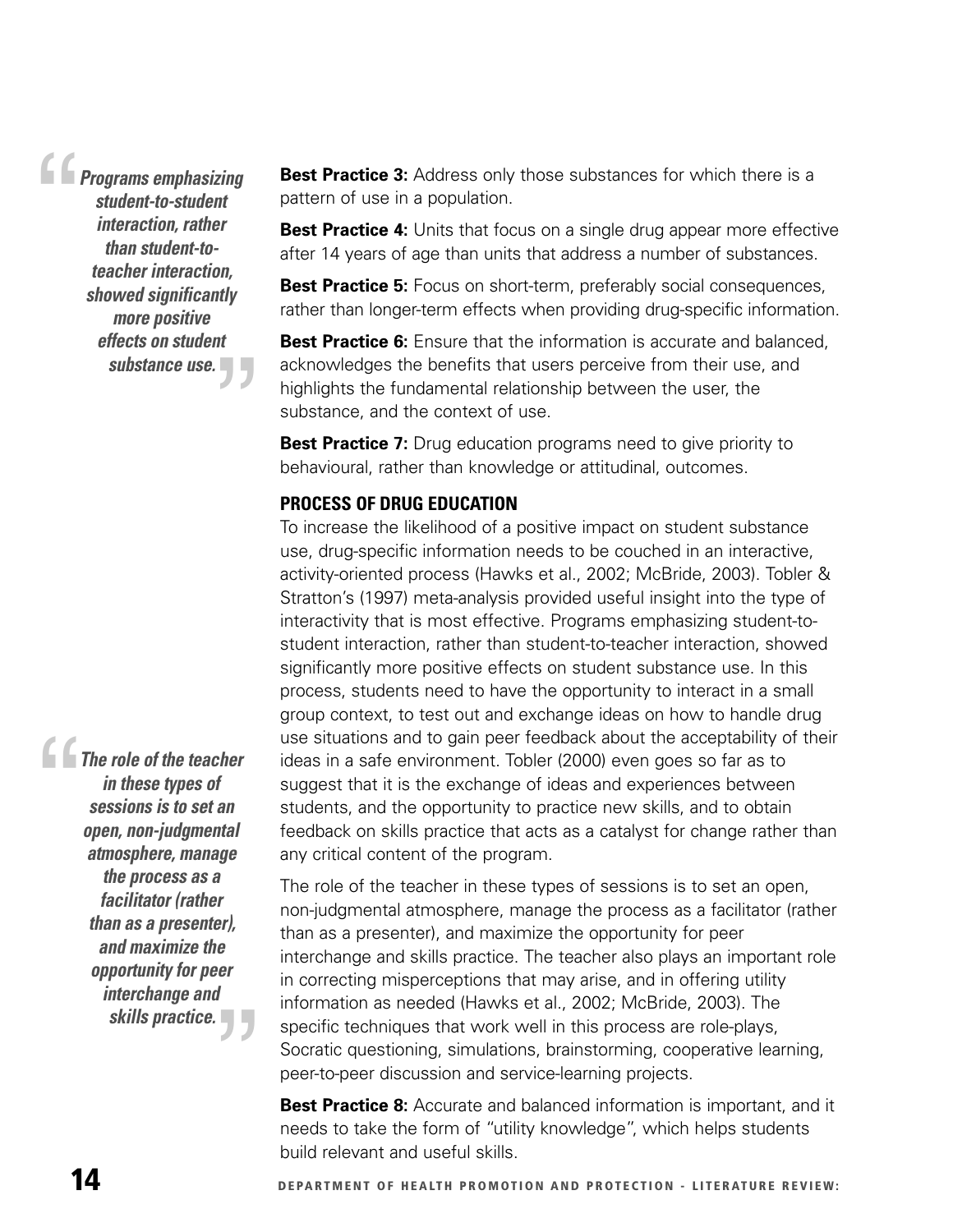<span id="page-19-0"></span>**Best Practice 9:** Sessions need to emphasize "student-to-student", rather than "student-to-teacher" interactivity, employing role-plays, Socratic questioning, simulations, service-learning projects, brainstorming, co-operative learning, and peer-to-peer discussion. Teachers need to establish an open non-judgmental atmosphere in order to effectively process these activities.

#### **COMBINING CONTENT AND PROCESS**

The Social Influences Model is one of two approaches that combine process and content effectively. This model, which has been the subject of much research over the years, conceptualizes adolescent use of substances to be the result of social influences from peers and the media (McBride, 2003). These social influences take the form of the modeling of drug use by peers and media personalities, persuasive advertising appeals, and/or direct offers by peers to use drugs (Botvin, 2000). This model aims to create greater awareness of the media and peer influences, and to help students develop skills to analyze and minimize their impact on student substance use (McBride). Overall, this model appears to be more effective with junior high than senior high school students (Cuijpers, 2002; Roona et al., 2000).

In its earliest forms, social influence programs included a component referred to as psychological inoculation, which exposed students to increasingly persuasive pro-drug messages as a way of inoculating them or building resistance to real-life drug-related messages (Botvin, 2000). Studies have not shown inoculation to contribute to the effectiveness of drug education, so more recent program designs do not include this element (Botvin).

An element of social influence programs that continues to be popular is resistance skills training. This element is based on the assumption that adolescents begin to use substances largely because they lack the confidence or skills to resist social influences to smoke, drink, or use other drugs (Paglia & Room, 1999). Therefore, this approach focuses on identifying instances when these types of influences are at play. Emphasis is often placed on teaching students to identify the techniques used by advertisers to influence consumer behavior (Botvin, 2000). Once these instances and messages are recognized and identified, students can be taught tactics for dealing with the messages (Botvin). For instance, students may be taught to recognize advertising appeals designed to sell tobacco products or alcoholic beverages as well as how to formulate counter-arguments to those appeals. Similarly, they learn about various situations involving peer influence, and develop a repertoire of responses to the influences. Attention is

**Students may be taught to recognize advertising appeals designed to sell tobacco products or alcoholic beverages as well as how to formulate counterarguments to those appeals.**  $\frac{1}{t}$ "<br>"<br>"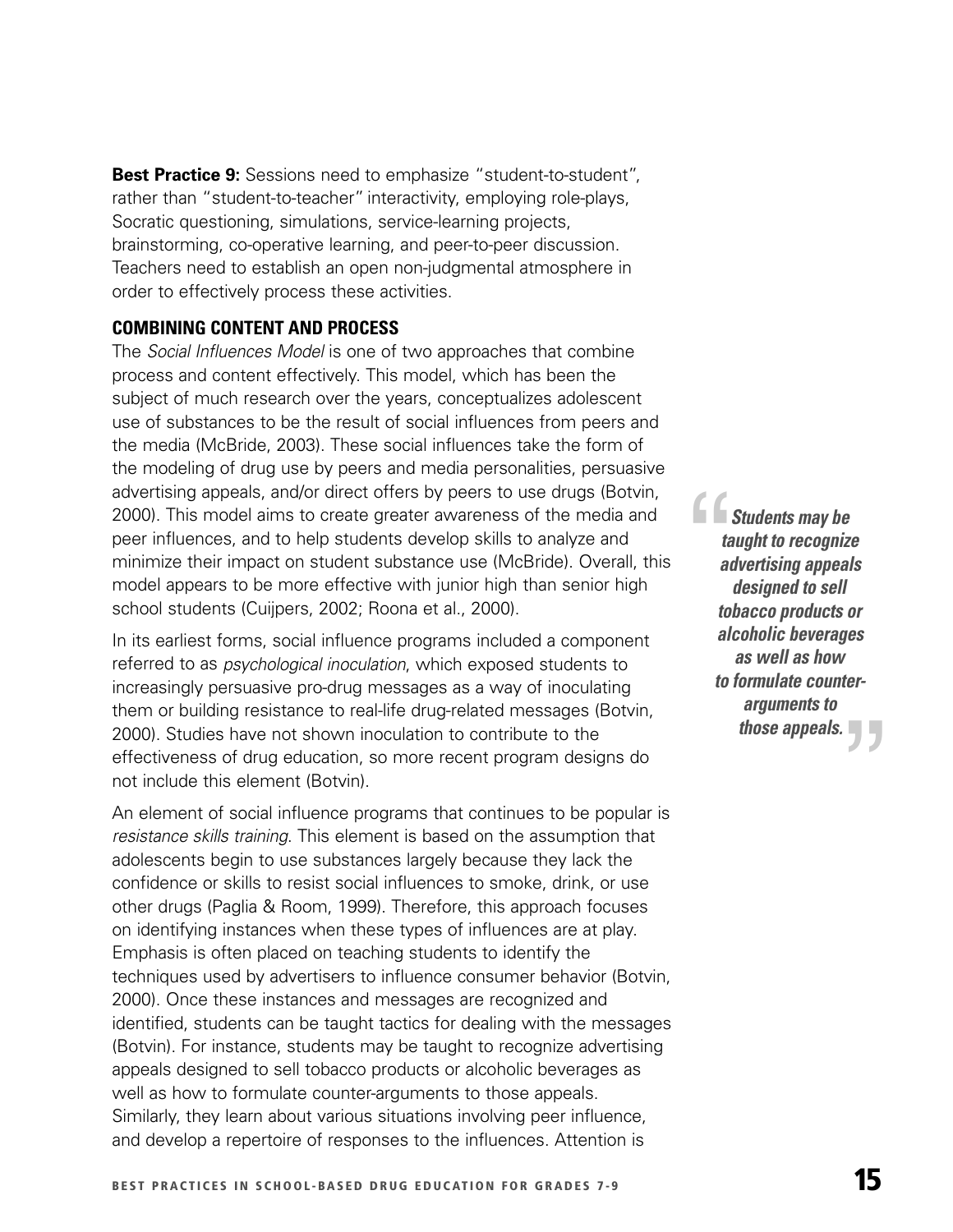paid to the content of responses, their tone, and accompanying body language (Botvin; McBride, 2003).

Resistance skills training is controversial in the research community in that some continue to advocate its use while others contend that a portion of it is based on a faulty assumption (Paglia & Room, 1999). The evidence indicates that peer pressure has been exaggerated as a causal factor in risk behaviours (Allott, Paxton, & Leonard, 1999; Paglia, 1998). First of all, anyone who begins to use a substance, including young people, does so for a variety of reasons, and to fulfill a range of needs (Paglia & Room). In terms of social factors, the influence is more nuanced and might be better termed 'peer preference,' with a young person picking a peer group on the basis of its preferences on a number of fronts, such as music, clothing, use of substances, or social justice concerns (Paglia & Room). While they may not have been pressured into using by peers, they may be pressured not to quit, or to drink or use to a certain level (Allen & Clarke Policy and Regulatory Specialists Ltd., 2003; Sheppard, Wright, & Goodstadt, 1985). Another element of this approach for which there is no consensus is making a public commitment not to smoke, drink, and/or use other substances. While a common element in earlier programs, public commitments have little support in the scientific literature (Botvin, 2000).

An element in social influence programming that is well supported by scientific evidence is *normative education* (Hansen & Graham, 1991). It is commonly accepted that young people generally overestimate the prevalence of smoking, drinking, and other drug use among other adolescents and adults (Hansen & Graham). This leads to an inaccurate sense of how 'normal,' or accepted, drug use is in a young person's school, neighbourhood, or community (Botvin, 2000). Normative approaches are designed to correct the misperception that 'everyone is doing it.' A method that has been used to modify or correct normative expectations involves providing students with information about the prevalence of drug use from national or local surveys (Hansen & Graham). Since the actual rates of drug use in most classes, schools, and communities is far lower than adolescents believe, this activity helps correct the misperception that most people use drugs and helps to shift norms (Hansen & Graham). However, this approach can obviously only work with substances and student populations where the prevalence of use is in fact reasonably low (for example, less than 40% of students using in the past year) (McBride, 2003).

Using this line of thinking, in the Nova Scotia junior high school context, normative education would be appropriate for alcohol in Grade 7 and 8,

**Young people generally overestimate the prevalence of smoking, drinking, and other drug use among other adolescents and adults.**   $\begin{array}{c} \begin{array}{c} \text{6} \\ \text{gene} \end{array} \\ \text{of} \end{array}$ "<br>"<br>"

**Normative approaches are designed to correct the misperception that 'everyone is doing it.'**  $\begin{array}{c} \begin{array}{c} \text{6} \\ \text{ap} \\ \text{desi} \\ \text{the} \end{array} \end{array}$ "<br>"<br>"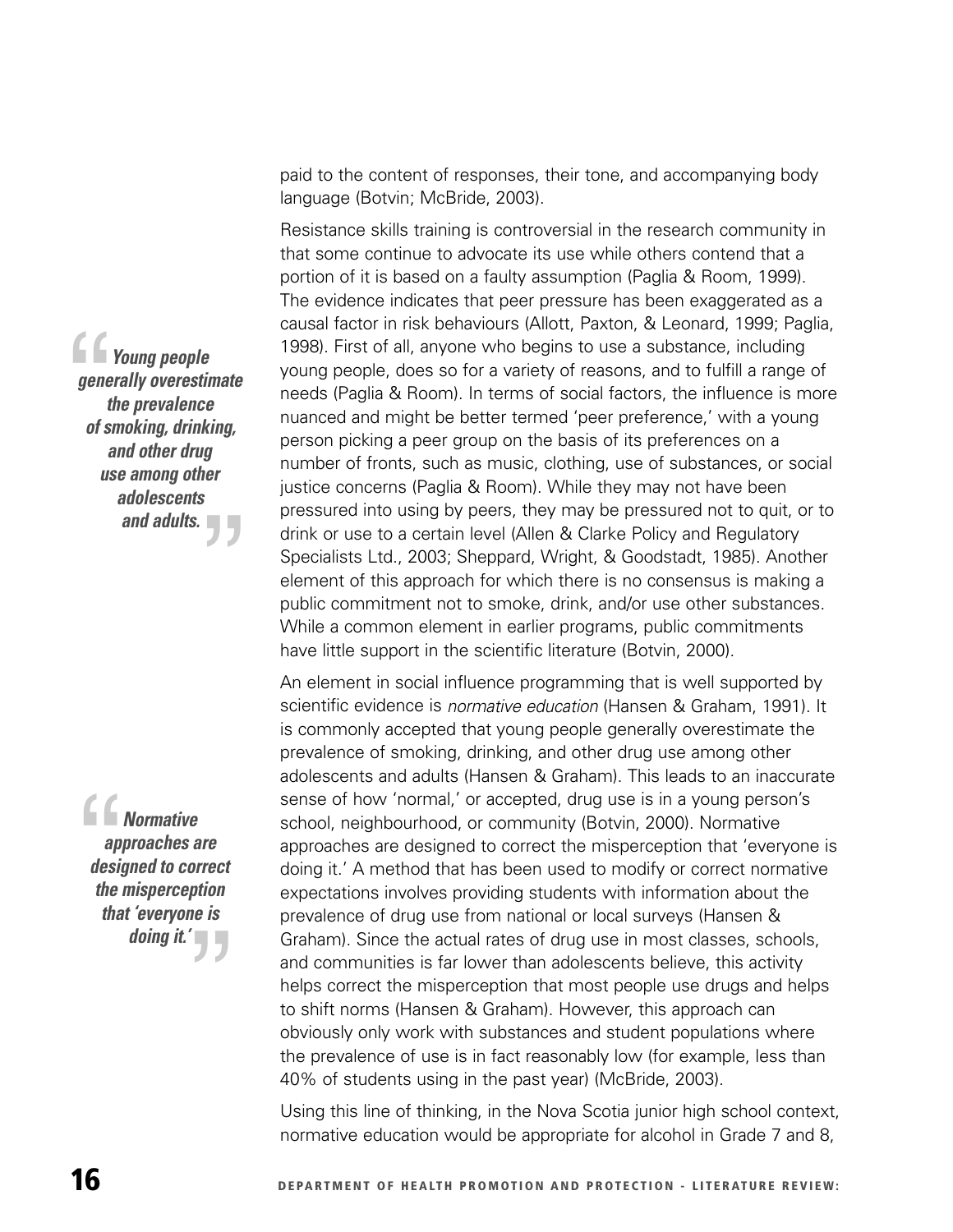tobacco in Grade 7, 8, and 9, and cannabis in Grade 7, 8, and 9. Although using a normative approach to support a harm reduction aim has not been studied, the logic applies. Norms around harmful behaviours (not just substance use per se), such as binge drinking or riding with someone who is impaired, could also be the focus of normative education, if supporting data are available.

Overall, the social influences approach is the drug education method best supported in the literature. Of particular relevance to this review, it appears to be clearly effective in reducing incidents of heavy drinking at the junior high school level (Roona et al., 2000).

**Best Practice 10:** Social influences programming can be effective. It can create a greater awareness of media and social influences, and help students develop skills to analyze and minimize their impact.

**Best Practice 11:** Normative programming, highlighting the percentage of students not using, and correcting misperceptions, can be effective, particularly in the early junior high school years.

Along with the Social Influence Model, a second model that has been extensively studied and receives some support in the literature is the Competency Enhancement Model (Botvin, 2000). This model emphasizes the teaching of generic personal and social skills either alone or in combination with elements of the social influence approach (Botvin). These skills are taught using a combination of well-supported cognitive-behavioral skills training methods that can include instruction and demonstration, behavioral rehearsal (in-class practice), feedback and reinforcement, and out-of-class practice through behavioral homework assignments (Botvin). The personal and social skills typically included in competence enhancement approaches are decision-making and problem-solving skills, cognitive skills for resisting peer and media influences, skills for increasing personal control and enhancing self esteem (e.g., goal-setting and self-directed behavior change techniques), coping strategies for managing stress and anxiety, and assertive skills (Botvin). This approach has been a common element in prevention programs to help young people address a number of issue areas (e.g., mental health, sexuality) (Botvin). Proponents of this approach however claim that the approach is only effective in reducing youth substance use if the skills practice and development are tied directly to drug-related situations or scenarios (rather than generic scenarios) (Botvin).

Historically, competence enhancement programs have been held to be more effective than social influence programs (Roona et al., 2000).

**The Competency Enhancement Model emphasizes the teaching of generic personal and social skills. This approach is only effective in reducing youth substance use if the skills practice and development are tied directly to drug-related situations or scenarios (rather than generic scenarios).** |<br>|<br>|<br>|<br>|<br>|<br>| "<br>"<br>"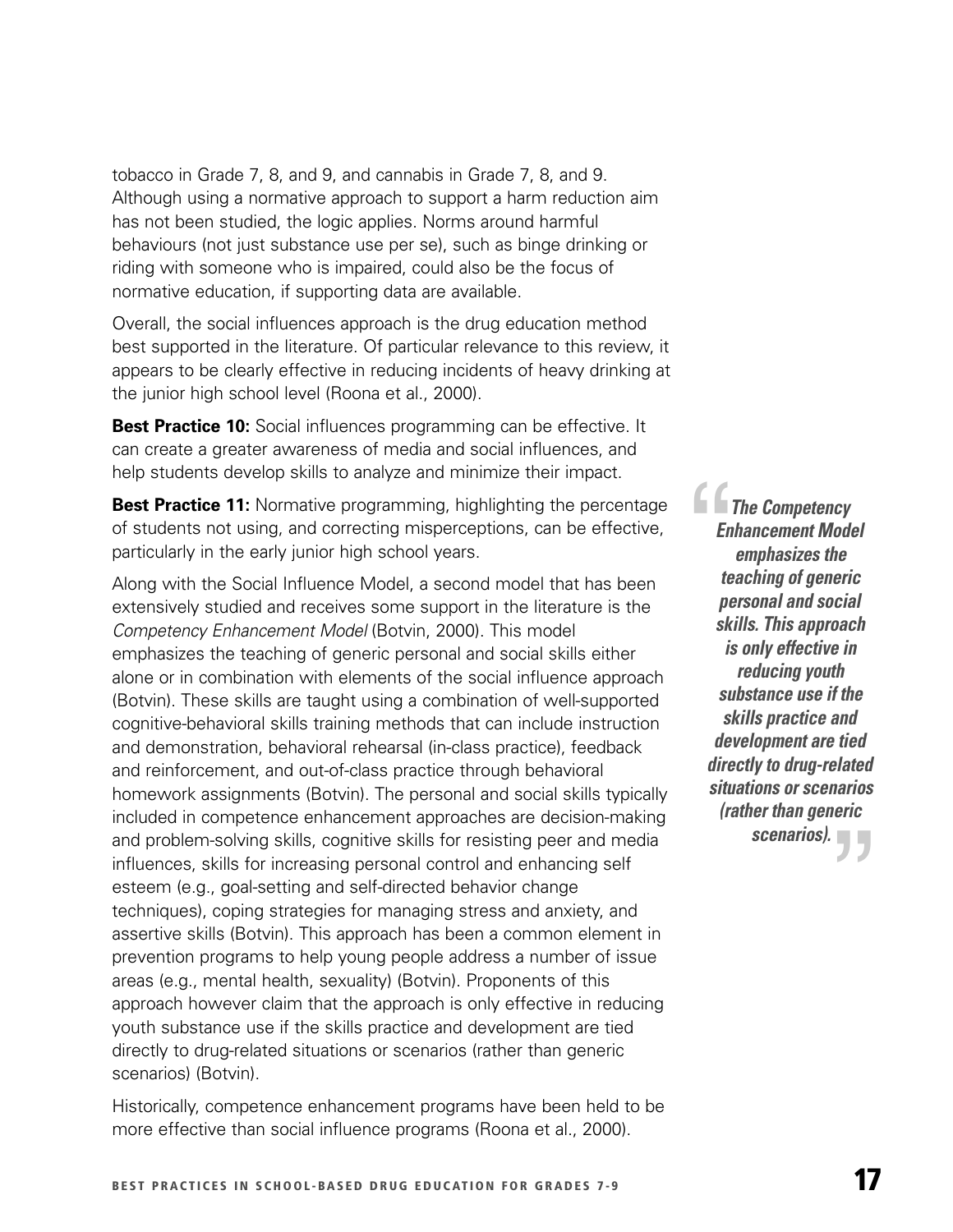<span id="page-22-0"></span>However, Roona and colleagues, in their meta-analysis of 128 interactive drug education programs, found that competence enhancement approaches were no more effective than social influence programs, and at the middle school level were in fact, less effective. Also, the most visible of the competence enhancement programs, Botvin's Life Skills Training (LST) program (Botvin et al., 2001) has been criticized by several reviewers on a number of grounds, including failing to report negative results on alcohol use, as well as for issues surrounding sample selection (Allen & Clarke Policy and Regulatory Specialists Ltd., 2003; Coggans, Cheyne, & McKellat, 2002; Foxcroft et al., 2003; Hawks et al., 2002; Paglia & Room, 1999).

**Best Practice 12:** Adding general competency enhancement, or life skills training (e.g., developing skills such as communication, assertiveness, goal orientation, decision-making and stress management) may strengthen program effects when it is tied to drug-related situations or scenarios.

#### **OPENNESS TO POSITIVE OUTCOMES OTHER THAN ABSTINENCE**

Over the past 10 years, researchers have increasingly advocated for the implementation and testing of school-based drug education programs that include a harm minimization element (Hawks et al., 2002; McBride, 2003; Roona et al., 2000). This is based on the fact that a significant percentage of students in Western societies use alcohol and other substances (particularly cannabis) in the later high school years, often in risky ways (Roberts, 2003). However, most current school programs do not reflect this reality. In this context, a program that promotes abstinence as the only viable option may not be taken seriously by students (Kay, 1994; Rosembaum, 2002). Even though official U.S. drug policy does not support outcomes to interventions other than abstinence, a recent U.S. review has expressed support for this approach. Roona and colleagues, as a result of their meta-analysis, "concludes that promoting abstinence may not be a viable objective when substance use is normative in the culture, but preventing abuse and its attendant harms may be viable" (p. 20). By neglecting to give attention to risky situations and how to avoid these situations, or minimize danger associated with them, a program misses an important opportunity to provide a practical, possibly lifesaving, education on this issue (Roona et al., 2000). This message can be presented alongside a message that identifies abstinence as the option that holds the best promise for avoiding drug-related harms. McBride suggests replacing resistance skills training (which has been shown to be based on faulty assumptions) with harm reduction skills training to help youth reduce

**By neglecting to give attention to risky situations and how to avoid these situations, or minimize danger associated with them, a program misses an important opportunity to provide a practical, possibly lifesaving, education on this issue.**  $\begin{array}{c} \begin{array}{c} \begin{array}{c} \begin{array}{c} \begin{array}{c} \end{array} \\ \begin{array}{c} \end{array} \\ \begin{array}{c} \end{array} \\ \begin{array}{c} \end{array} \\ \begin{array}{c} \end{array} \\ \begin{array}{c} \end{array} \\ \begin{array}{c} \end{array} \\ \begin{array}{c} \end{array} \\ \begin{array}{c} \end{array} \\ \begin{array}{c} \end{array} \\ \begin{array}{c} \end{array} \\ \begin{array}{c} \end{array} \\ \begin{array}{c} \end{array} \\ \begin{array}{c} \end{array} \end{array} \end{array}$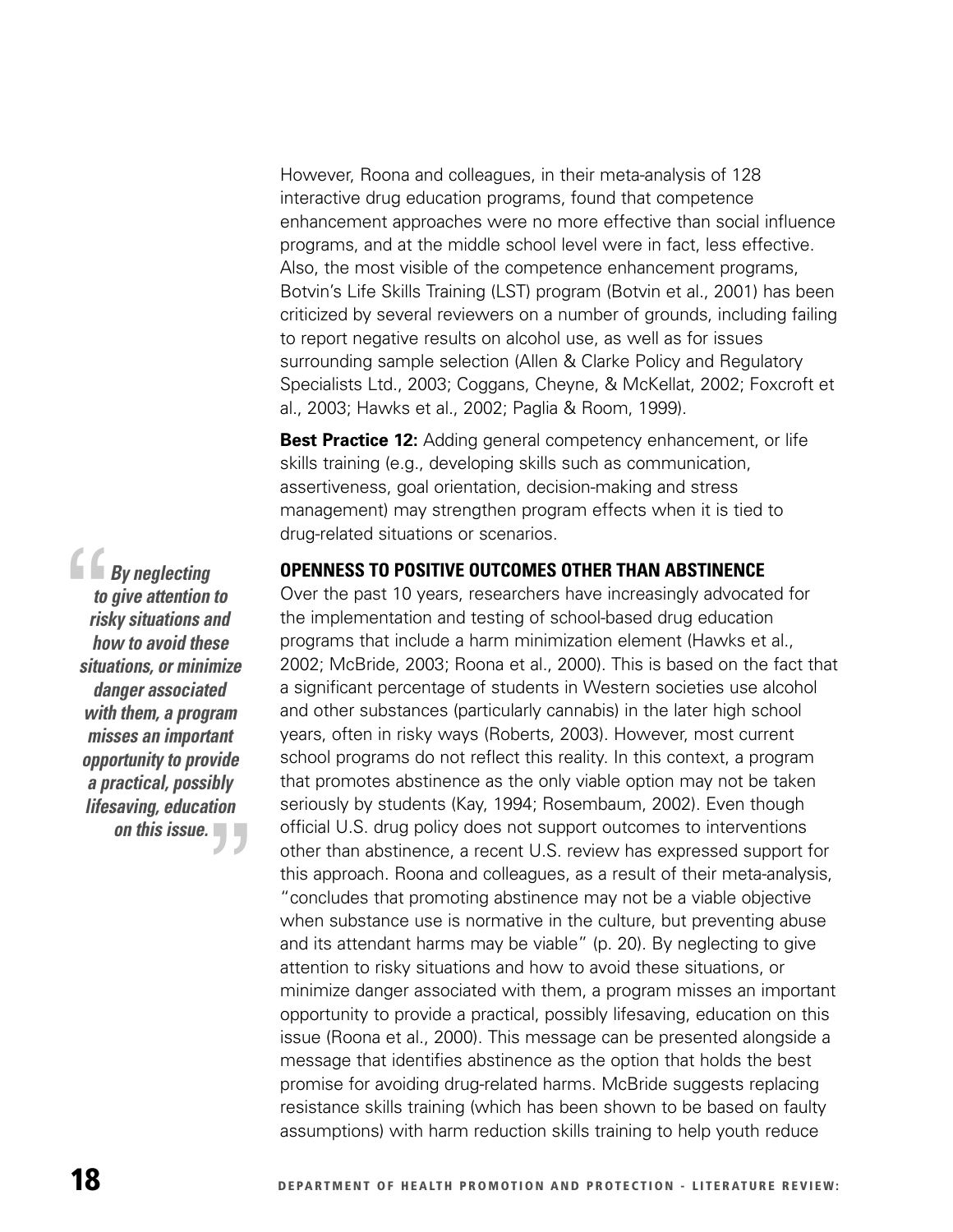harms or when they do occur, to reduce their impact.

Since a mistake or poor choice can result in drug-related harm or even death, high school students should be made aware of the ways to minimize harms that can arise from patterns of use seen in that population. A suggested rule of thumb is that at, or just prior to, the point where significant numbers of students are using a particular substance<sup>3</sup>, messages that promote safety and ways of minimizing harm should be provided within an overall message emphasizing abstinence as the safest option (Roberts et al., 2001). In the general Nova Scotia context, this would mean harm minimizing messages being appropriate in regard to alcohol use for Grade 9 students. This is a controversial topic, however, and it is important that all stakeholders (i.e., students, teachers, parents, and public health) are clear about the approach and supportive of it. It could be surmised that harm reduction messaging would currently be viewed as more acceptable with senior high school populations, and there is Nova Scotia-based research to support this (Poulin & Nicholson, 2005).

Although little research has been conducted on the use of harm reduction programming, McBride and Farrington (2004) did report "lower levels of total and risky consumption of alcohol, and lower levels of harms associated with alcohol use" (p. 22) in their evaluation of a harm reduction-oriented program for 13- to 16-year-old students in Australia. Likewise, Poulin and Nicholson (2005) reported encouraging results on the prevalence of use of several substances and of several risk behaviours when using a harm reduction-oriented program with a sample of senior high school students in Nova Scotia. Among Grade 10-12 students significant differences in prevalence between experimental and comparison students were reported for use of LSD, non-medical amphetamine/methylphenidate, and for being a passenger with a driver who has drank. Results of borderline significance were reported for heavy episodic drinking, driving after cannabis use and having damaged things after drug use.

An alcohol-focused harm minimizing approach should provide messages for both drinkers and non-drinkers on strategies for minimizing harms and reducing the impact of harms that do occur. These messages, which would be best developed with the active participation of students, could include (Roberts et al., 2001):

• Avoid high-risk situations such as using before driving a car, boat, ATV or snowmobile, or being in a vehicle operated by a person who has been using, or using other machinery; before studying or working; before sports or other physical activity; before sexual

**Messages that promote safety and ways of minimizing harm should be provided within an overall message emphasizing abstinence as the safest option.** " "

#### **FOOTNOTE:**

<sup>&</sup>lt;sup>3</sup> Although there is no research or discussion on what constitutes 'significant', this report will consider a prevalence rate of more than 40% of students having used in the past year as significant.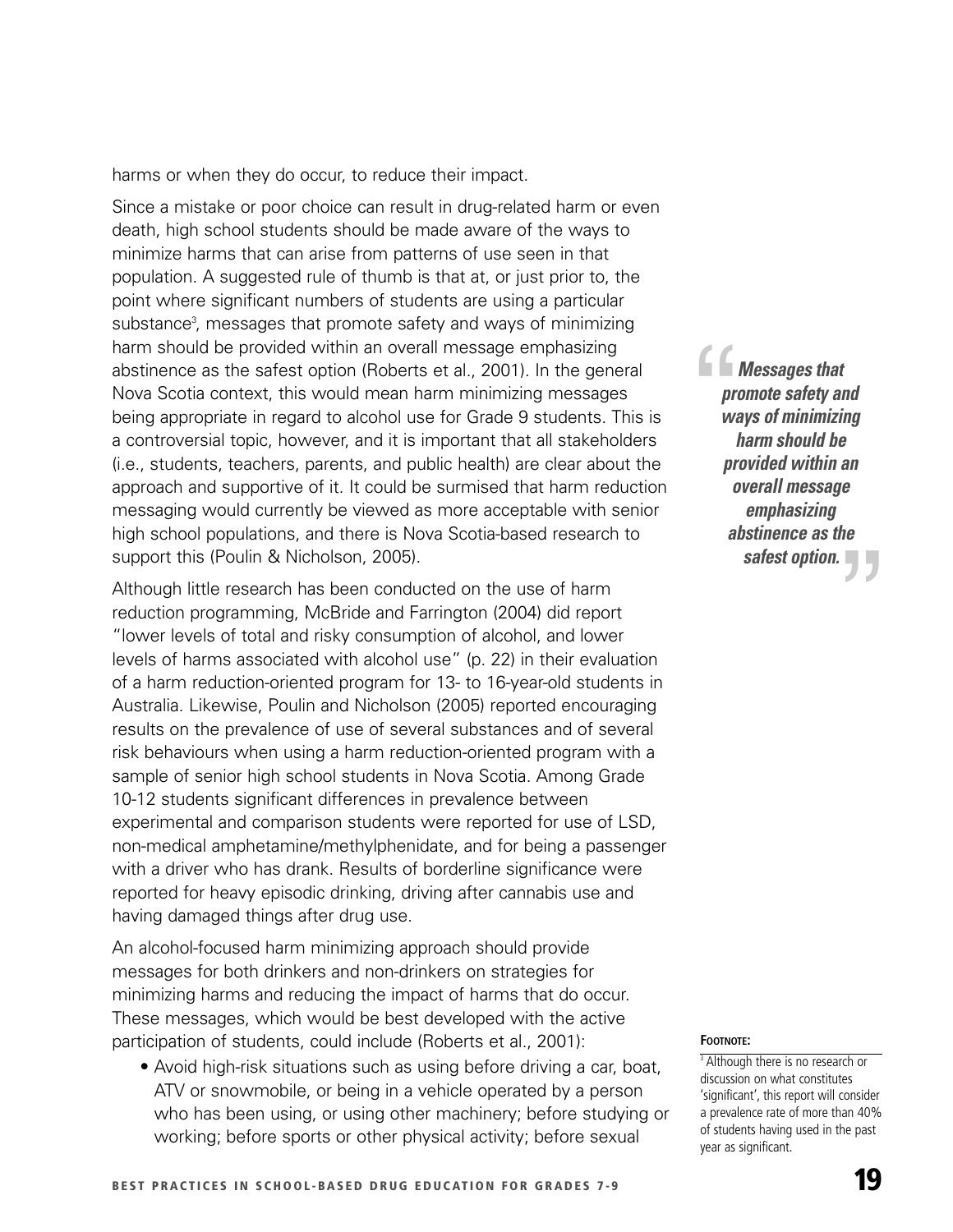activity; when pregnant; when using medication or other substances; or when sick.

- Do not use too much binge use greatly increases the chance of unintentional injury and overdose.
- Discourage high-risk use among friends. Closely monitor someone who has used too much to ensure their safety by, for example, helping them avoid a high-risk context (e.g., driving a vehicle). In the case of individuals who appear agitated or restless from use of a substance, providing calm support will often help.
- Learn the signs and symptoms of overdose for alcohol and other prevalent substances to allow you to determine whether a person needs medical assistance and how and when to activate emergency measures.
- If you are drinking or using other drugs regularly, ask yourself why? It may be that substance use is becoming too central an activity in your life, possibly masking other problems that you should be dealing with. Pose this question to those whose alcohol or other substance use is a concern to you.
- If someone you know is being harmed by their own substance use or that of a parent, learn what resources are available locally, and in a sensitive way, provide them this information.

In some communities, other drug use, including ecstasy use, may be a concern and warrant a harm minimizing message such as:

- Most street drugs have uncertain ingredients, which makes the effects of these drugs unpredictable and possibly dangerous. If intent on using, try only a little bit at first to determine the strength of the effect;
- In cases of ecstasy use, ensure that breaks are taken from dancing. Cool down and drink water regularly (to replace that lost by sweating) to prevent overheating and dehydration. Drinking too much water all at once can also be dangerous. Instead, sip no more than a pint of water an hour when dancing is recommended (DrugScope, 2006).

**Best Practice 13:** At, or just prior to, the point where significant numbers of students are using a particular substance (e.g., greater than 40% have used in past year), provide messages that promote safety and ways of minimizing harm within an overall message emphasizing abstinence as the safest option.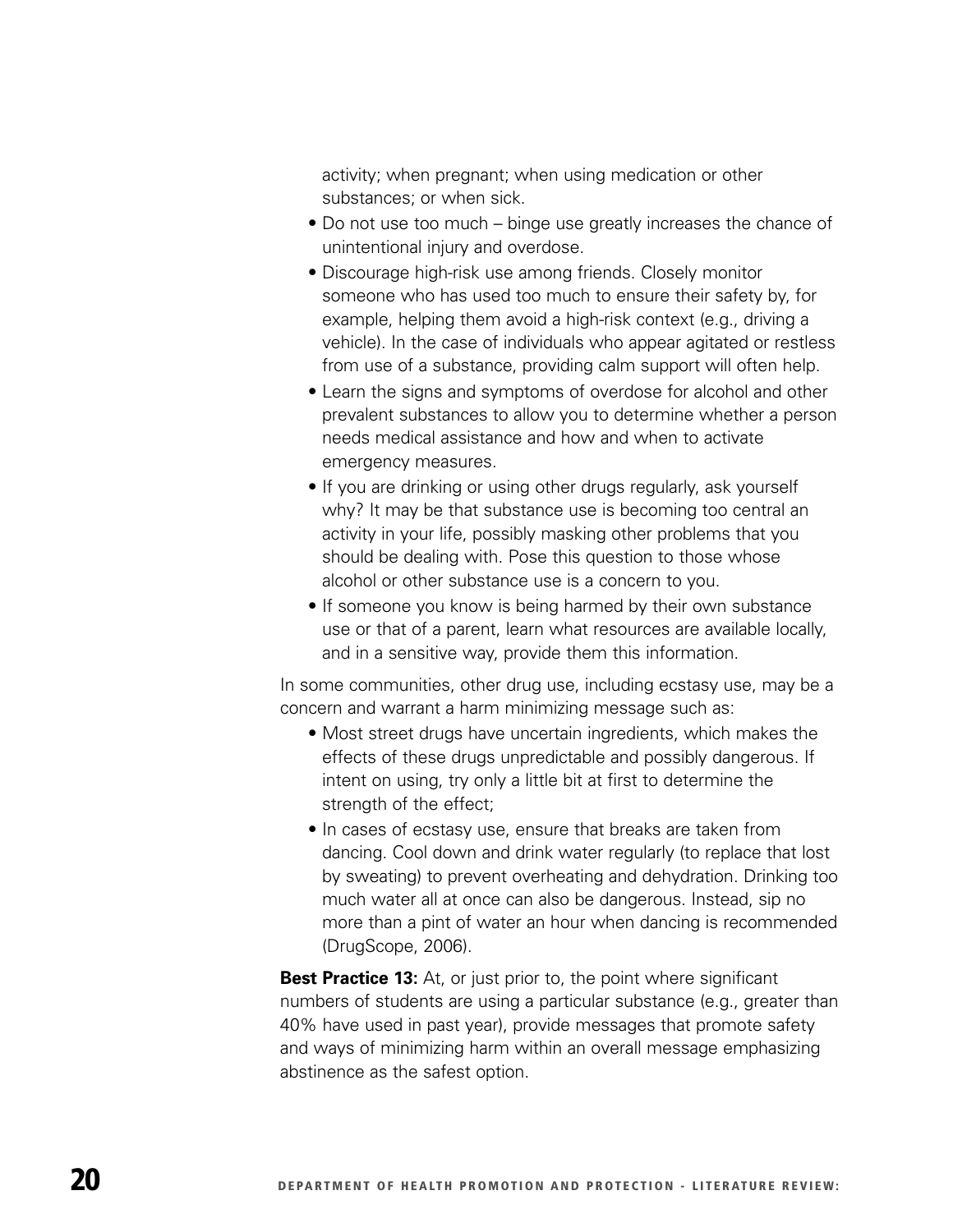#### <span id="page-25-0"></span>**DURATION OF PROGRAMMING**

There is a 'dose-response' relationship between the number of hours of program delivery and the ability of the program to show behavioural effects (McBride, 2003). 'One-offs' or occasional presentations have been shown to have no measurable effect on substance use behaviours (Dusenbury, Falco, & Lake, 1997; Hawks et al., 2002; Roberts et al., 2001). White and Pitt (1998) in their review of programs focusing on illicit drugs found that 80% of effective programs had 10 or more sessions. Delivering this number of sessions is important, but of course is not a guarantee of effectiveness – it should be apparent from the foregoing discussion that the sessions need to reflect content and process that are based on evidence. If it is not possible to sustain 10 or more sessions per year through junior high school, following an initial 10-session module, researchers recommend providing 3-5 booster sessions in each subsequent year (McBride).

**Best Practice 14:** To sustain behavioural effects, drug education needs to provide adequate coverage from year to year, with approximately 10 sessions per year. If this cannot be achieved, 3-5 booster sessions per year, following an initial 10-session module, can be effective.

#### **DELIVERING DRUG EDUCATION WITH FIDELITY**

Overall, the literature provides reason for optimism that an interactive junior high school program with a sufficient number of sessions can delay onset of use and, if intended, reduce related harms (McBride, 2003). However, this is contingent on the program being delivered as intended. Research has shown that the use of evidence-based content and process do not tend to be common in school drug education programs (Ennett et al., 2003). Programmers often adapt programs for good reasons (e.g., to address local needs) and it is not clear from research what impact this has on substance use-related outcomes (Dusenbury, Brannigan, Falco, & Hansen, 2003).

Research suggests that teachers are, for the most part, the most appropriate vehicles for school drug education. (Allott et al., 1999; Gottfredson &Wilson, 2003; McNeal, Hansen, Harrington, & Giles, 2004). However, to effectively deliver this programming, teachers need to be competent with small group interactive instructional methodology, which will normally be achieved through pre- or inservice training (Hawks et al., 2002). There is some support for the use of peer educators in the scientific literature, but cautions have also been identified, particularly the need for careful selection and training of appropriate leaders (Hawks et al., 2002; Loxley, Toumbourou, & Stockwell, 2004). If an external provider is invited to deliver a drug

**'One-offs' or occasional presentations have been shown to have no measurable effect on substance use behaviours.** "<br>
Free<br>
press<br>
press<br>
press<br>
press<br>
press<br>
press<br>
press<br>
press<br>
press<br>
press<br>
press<br>
press<br>
press<br>
press<br>
press<br>
press<br>
press<br>
press<br>
press<br>
press<br>
press<br><br><br><br><br><br><br><br><br><br><br><br><br><br><br><br><br><br><br><br><br><br><br><br><br> "<br>"<br>"

**Literature provides reason for optimism that an interactive junior high school program with a sufficient number of sessions can delay onset of use and, if intended, reduce related harms.** " ,<br>,<br>,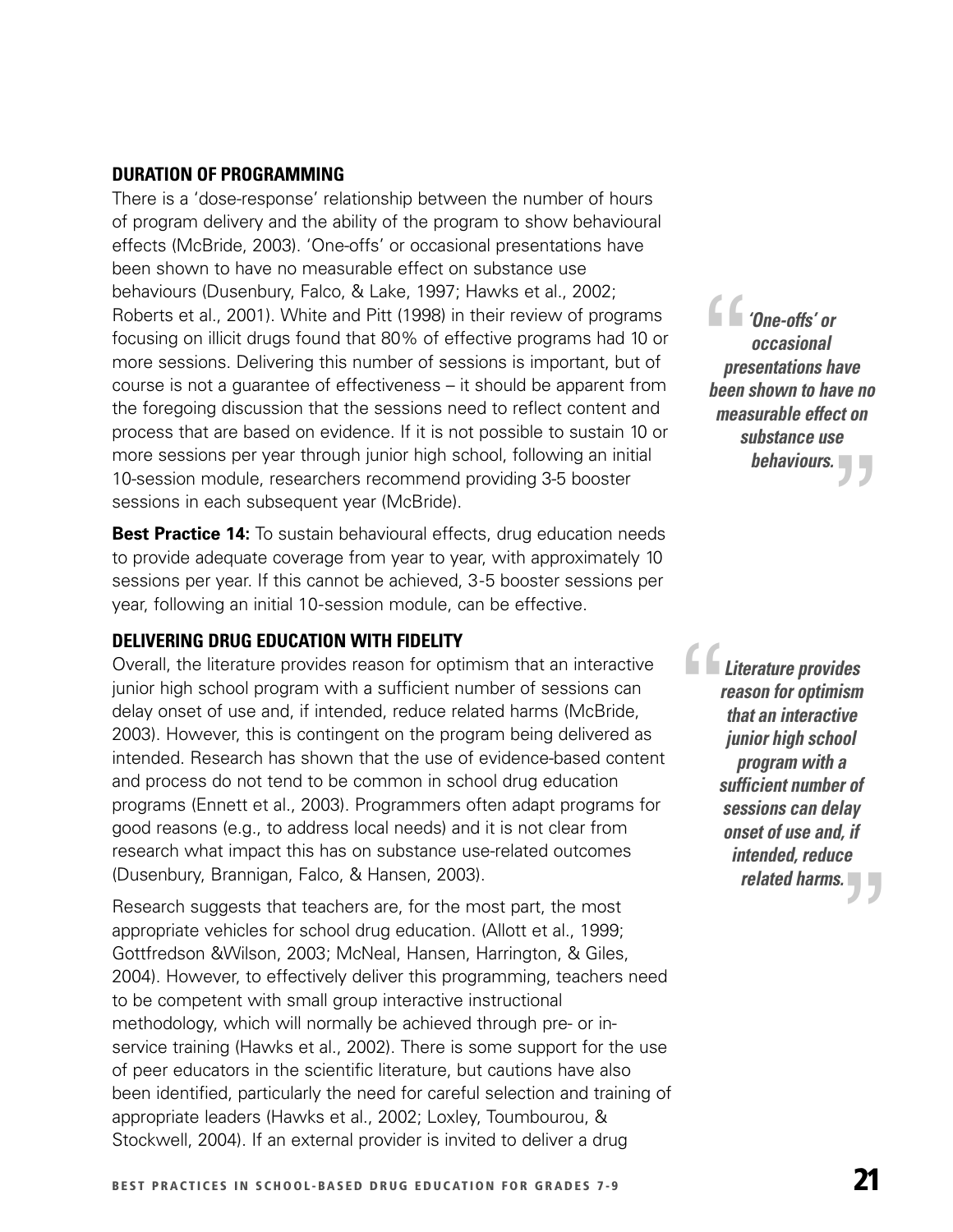education session, it is important that this person be able to address curriculum objectives and work interactively with the students, rather than present an isolated session unconnected with the curriculum (U.K. Department for Education and Skills, 2004).

**Best Practice 15:** All in all, teachers who have been trained in interactive instructional methods are best able to deliver a drug education program as intended.

**Best Practice 16:** Guest presenters invited to deliver a drug education session, need to be able to address curricular goals and work interactively with the students, rather than present an isolated session unconnected with the curriculum.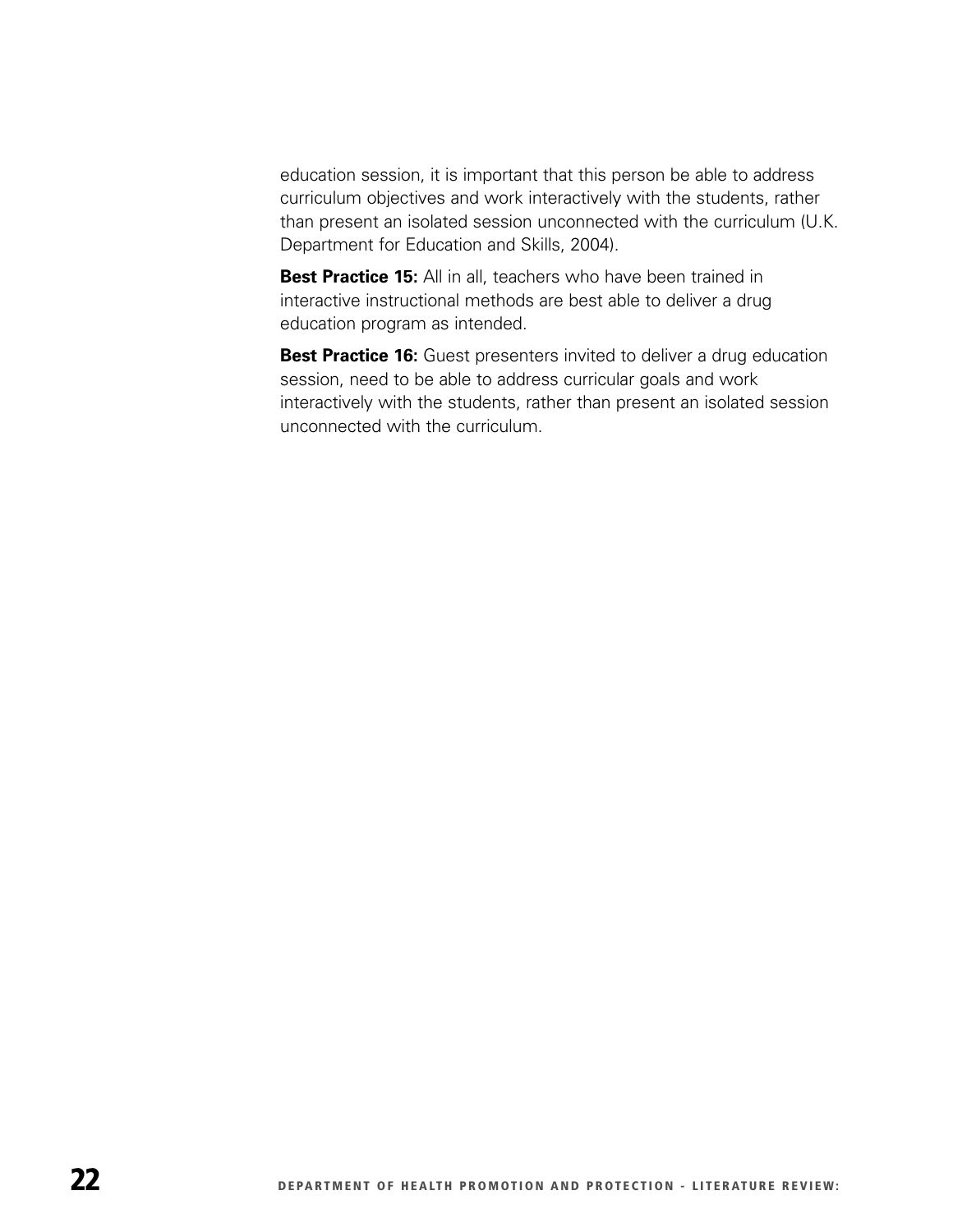### <span id="page-27-0"></span>**Conclusion**

This review has confirmed that drug education programs need to have a firm foundation in adolescent development, protective and risk factor research, and current local data on substance use patterns. The school drug education practice for which evidence is strongest is interactivity among students. There is clearly no role for sessions that are predominantly didactic or where the bulk of the exchange is between teacher and students. That said, there remains an important role for accurate and balanced drug-specific information, however this information needs to be brought out through the interactive sessions and needs to take the form of relevant, practical knowledge. Interactive programs at the junior high school level should draw heavily from the Social Influences Model that aims to furnish young people with the insights and skills to respond to various social messages promoting substance use. Within this model, it is important that significant attention be given to clarifying normative use in that population, and in supporting and justifying these norms. The other dominant drug education model, Competence Enhancement Training, has a strong theory base, but appears to be less effective at the junior high level.

Overall, the literatures provides reason for optimism that an interactive junior high school program with a sufficient number of sessions can delay the onset of use and, if intended, reduce related harms. However, this is contingent on the program being delivered as intended. Teachers appear to be the most appropriate vehicles for school drug education. However, to effectively deliver this programming, it is imperative that teachers be comfortable and competent with small group interactive instructional methodology. If an external resource person is invited to augment a program, it is important that this person be able to address curriculum objectives and work interactively with the students.

Of course, schools cannot be expected to shoulder the burden of preventing substance use problems on their own. Over the years, experts have advocated comprehensive multi-year, multi-component (school, media, family, and community) programs (Paglia & Room, 1999). This has been largely based on two US studies that showed effect in reducing a range of drug-related measures (Pentz, 1998; Perry et al., 1996). However, Flay (2000) questions how much of a contribution the non-school components of the program make to the overall effectiveness of comprehensive strategies. This conclusion was drawn, not because research has conclusively found the additional components to be ineffective, but because there have been few

**Schools cannot be expected to shoulder the burden of preventing substance use problems on their own. Over the years, experts have advocated comprehensive multiyear, multi-component (school, media, family, and community) programs.**  $\frac{1}{e}$ "<br>.<br>.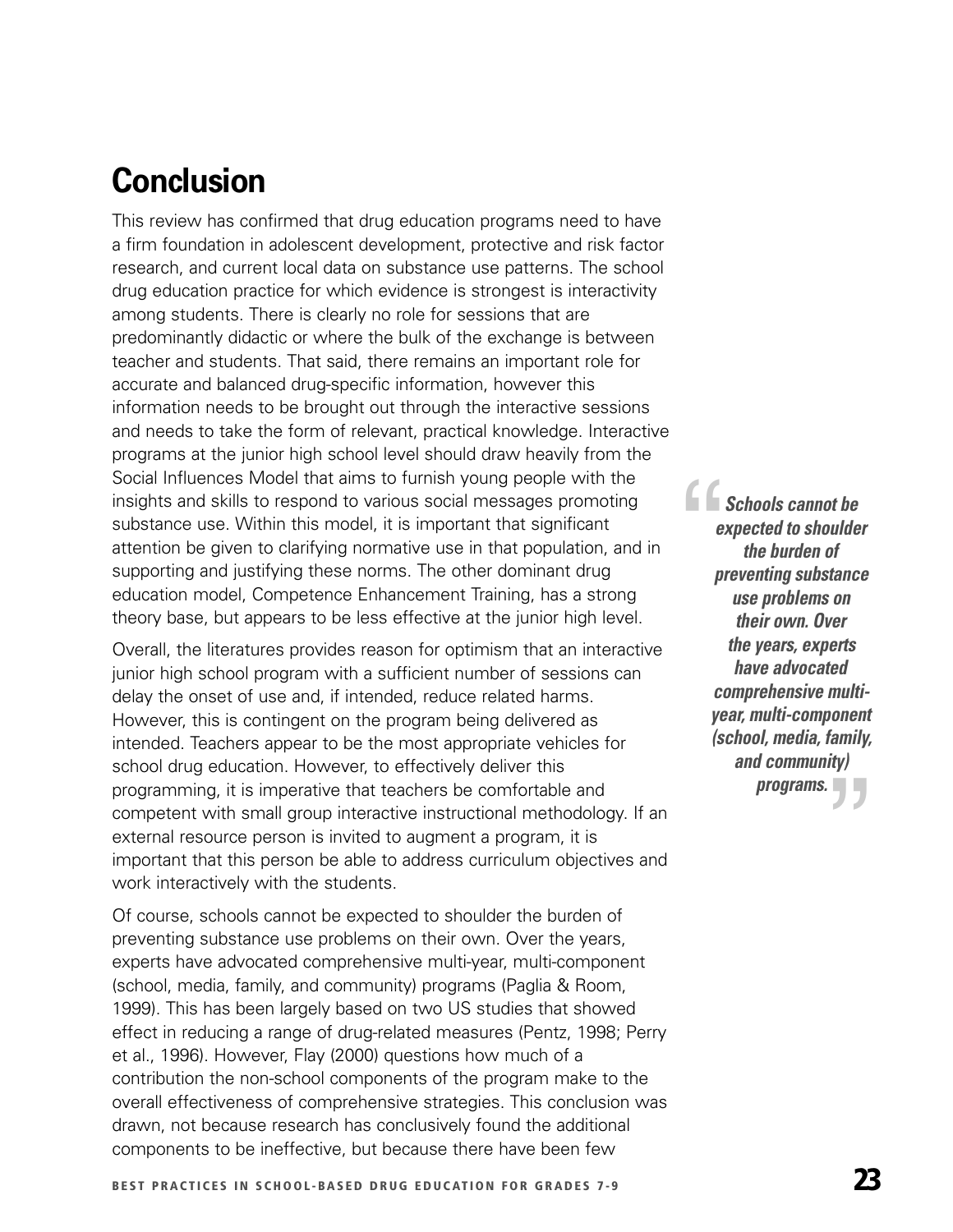studies that tried to account for the differential contribution that the various elements make to the overall effect. Given their potential, but also the resources required to mount comprehensive programs, this is an important area for further research.

In conclusion, ongoing delivery of evidence-based drug education programs through the junior high school years can, when delivered as intended, delay the use of substances and quite possibly reduce associated problems during a critical period of development when substance use tends to escalate.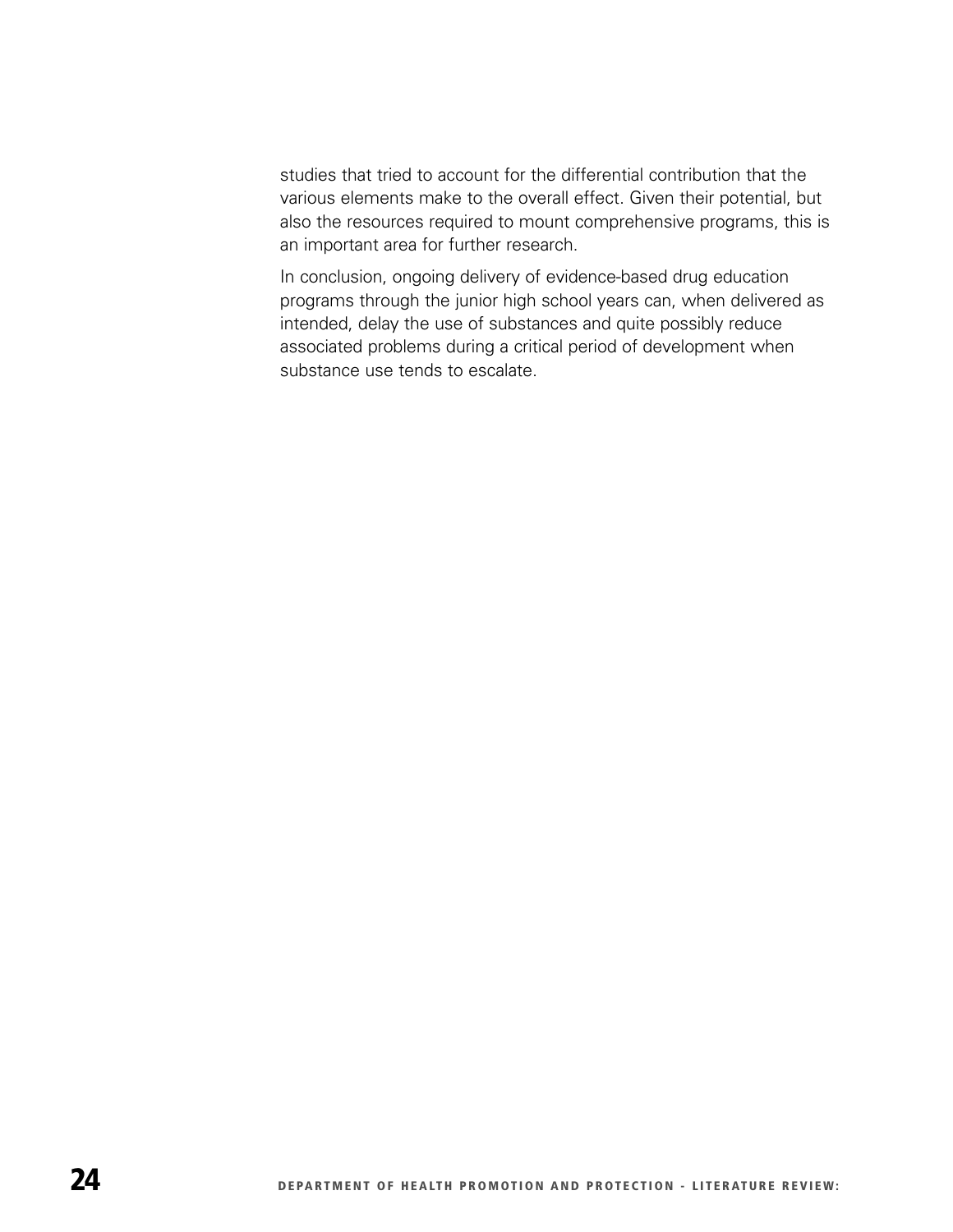### <span id="page-29-0"></span>**Summary of Best Practices for Junior High School Drug Education**

|                         | <b>Best Practice 1:</b> Drug education needs to be age and developmentally appropriate, to<br>focus on risk and protective factors, and to address local substance-use<br>patterns.                                                                                                                                                                                                     |
|-------------------------|-----------------------------------------------------------------------------------------------------------------------------------------------------------------------------------------------------------------------------------------------------------------------------------------------------------------------------------------------------------------------------------------|
| <b>Best Practice 2:</b> | Key features of the provincial and, where possible, the local situation<br>should be compiled and analyzed through formative research at the<br>program design stage.                                                                                                                                                                                                                   |
| <b>Best Practice 3:</b> | Address only those substances for which there is a pattern of use in<br>a population.                                                                                                                                                                                                                                                                                                   |
| <b>Best Practice 4:</b> | Units that focus on a single drug appear more effective after 14 years of<br>age than units that address a number of substances.                                                                                                                                                                                                                                                        |
| <b>Best Practice 5:</b> | Focus on short-term, preferably social consequences, rather than longer-<br>term effects when providing drug-specific information.                                                                                                                                                                                                                                                      |
| <b>Best Practice 6:</b> | Ensure that the information is accurate and balanced, acknowledges the<br>benefits that users perceive from their use, and highlights the<br>fundamental relationship between the user, the substance, and the<br>context of use.                                                                                                                                                       |
| <b>Best Practice 7:</b> | Drug education programs need to give priority to behavioural, rather than<br>knowledge or attitudinal, outcomes.                                                                                                                                                                                                                                                                        |
| <b>Best Practice 8:</b> | Accurate and balanced information is important, and it needs to take<br>the form of "utility knowledge", which helps students build relevant and<br>useful skills.                                                                                                                                                                                                                      |
| <b>Best Practice 9:</b> | Sessions need to emphasize "student-to-student", rather than "student-<br>to-teacher" interactivity, employing role-plays, Socratic questioning,<br>simulations, service-learning projects, brainstorming,<br>co-operative learning, and peer-to-peer discussion. Teachers need to<br>establish an open, non-judgmental atmosphere in order to effectively<br>process these activities. |
|                         | <b>Best Practice 10:</b> Social influences programming can be effective. It can create a greater<br>awareness of media and social influences, and help students develop<br>skills to analyze and minimize their impact.                                                                                                                                                                 |
|                         | <b>Best Practice 11:</b> Normative programming, highlighting the percentage of students not<br>using, and correcting misperceptions, can be effective, particularly in the<br>early junior high school years.                                                                                                                                                                           |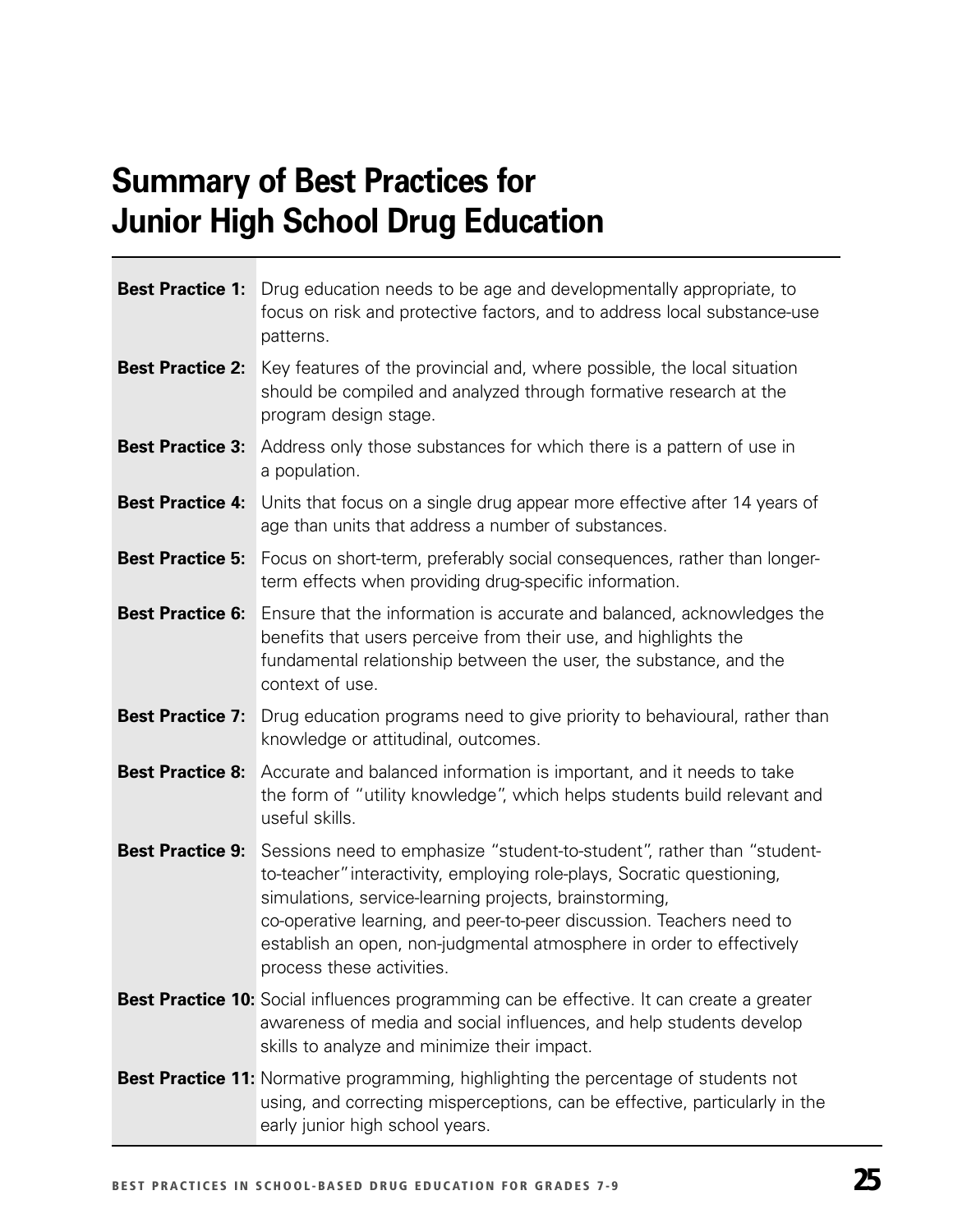### **Summary of Best Practices for Junior High School Drug Education continued...**

| <b>Best Practice 12:</b> Adding general competency enhancement, or life skills training (e.g.,<br>developing skills such as communication, assertiveness, goal orientation,<br>decision making, and stress management) may strengthen program<br>effects when it is tied to drug-related situations or scenarios.                    |
|--------------------------------------------------------------------------------------------------------------------------------------------------------------------------------------------------------------------------------------------------------------------------------------------------------------------------------------|
| <b>Best Practice 13:</b> At, or just prior to, the point where significant numbers of students are<br>using a particular substance (e.g., greater than 40% have used in past<br>year), provide messages that promote safety and ways of minimizing<br>harm within an overall message emphasizing abstinence as the safest<br>option. |
| <b>Best Practice 14:</b> To sustain behavioural effects, drug education needs to provide adequate<br>coverage from year to year, with approximately 10 sessions per year. If<br>this cannot be achieved, 3-5 booster sessions per year, following an initial<br>10-session module, can be effective.                                 |

- **Best Practice 15:** All in all, teachers who have been trained in interactive instructional methods are best able to deliver a drug education program as intended.
- **Best Practice 16:** Guest presenters invited to deliver a drug education session need to be able to address curricular goals and work interactively with the students, rather than present an isolated session unconnected with the curriculum.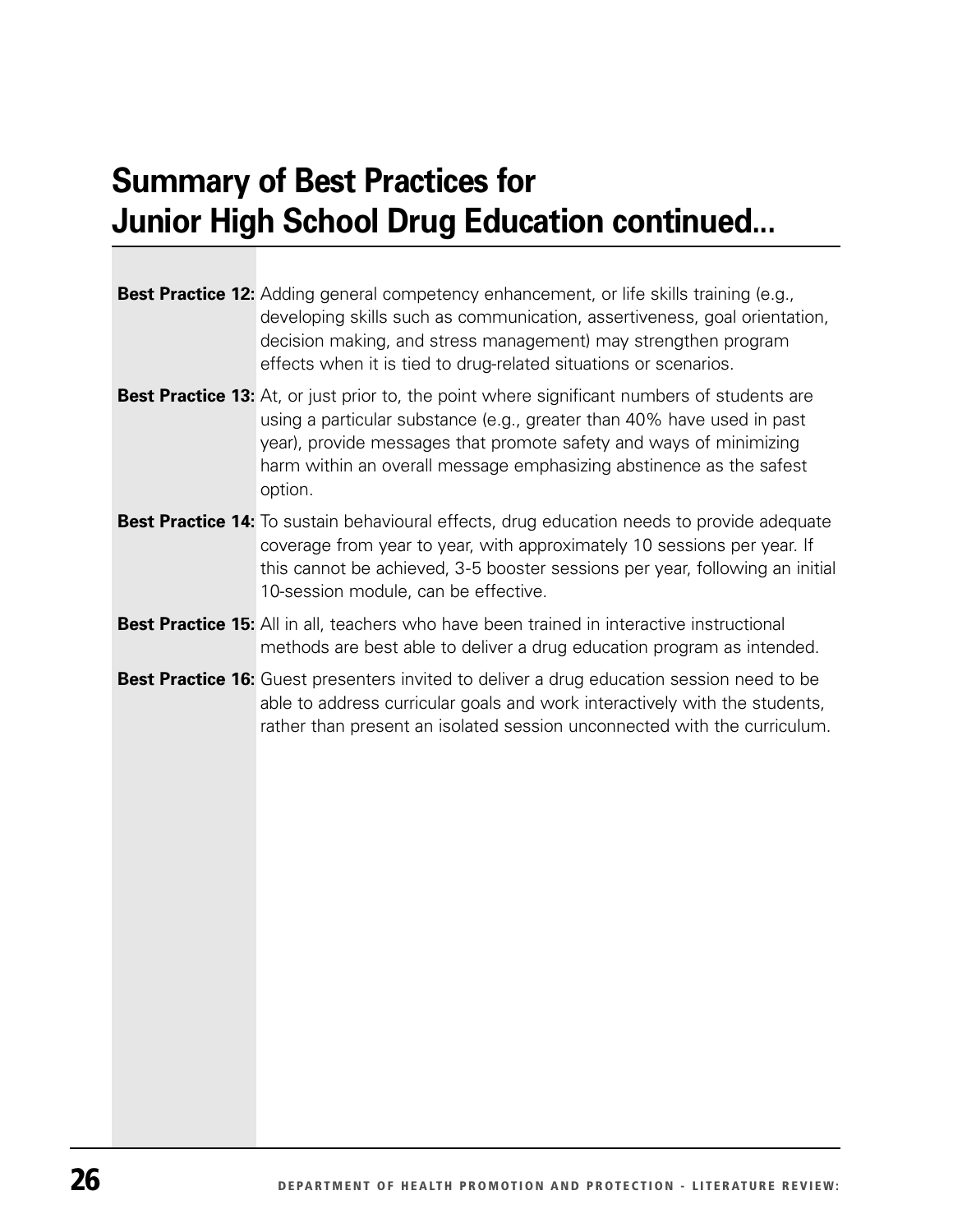### <span id="page-31-0"></span>**References**

Adlaf, E., & Paglia, A. (2005). *Ontario student drug survey: Detailed OSDUS findings.* Toronto, ON: Centre for Addiction and Mental Health.

- Allen & Clarke Policy and Regulatory Specialists Ltd. (2003). *Effective drug education for young people: Literature review and analysis.* Retrieved February 13, 2006, from the New Zealand Ministry of Youth Development Web site: http://www.myd.govt.nz/uploads/docs/0.7.1.1%20effective%20drug%20ed.pdf
- Allott, R., Paxton, R., & Leonard, R. (1999). Drug education: A review of British Government policy and evidence on effectiveness. *Health Education Research: Theory & Practice, 14(4)*, 491-505.
- Benard, B. (1991). *Fostering resiliency in kids: Protective factors in the family, school, and community.* Portland, OR: Western Center for Drug-Free Schools and Communities.
- Botvin, G. J. (2000). Preventing drug abuse in schools: Social and competence enhancement approaches targeting individual-level etiologic factors. *Addictive Behaviors, 25(6),* 887-897.
- Botvin, G. J., Griffin, K.W., Diaz, T., & Ifill-Williams, M. (2001). Drug abuse prevention among minority adolescents: Post-test and one-year follow-up of a schoolbased preventive intervention. *Prevention Science, 2(1),* 1-13.
- Boys, A., Lenton, S., & Norcross, K. (1997). Polydrug use at raves by a Western Australian sample. *Drug and Alcohol Review, 16(3),* 227-234.
- Bray, J. H., Adams, G. J., Getz, J. G., & Baer, P. E. (2001). Developmental, family, and ethnic influences on adolescent alcohol usage: A growth curve approach. *Journal of Family Psychology, 15(2),* 301-314.
- Brecher, E. M. (1972). *The Consumers Union Report Licit and illicit drugs.* Retrieved February 5, 2006, from the Schaffer Library of Drug Policy Web site: http://www.druglibrary.org/schaffer/Library/studies/cu/cumenu.htm
- Brounstein, P. J., & Zweig, J. M. (1999). *Understanding substance abuse prevention. Toward the 21st century: A primer on effective programs.* Rockville, MD: Substance Abuse and Mental Health Services Administration.
- Caputo, T., Weiler, R., & Anderson, J. (1997). *The street lifestyle study.* Ottawa, ON: Health Canada.
- Caulkins, J. P. (2002). *School-based drug prevention: What kind of drug use does it prevent?* Retrieved February 5, 2006, from the RAND Web site: http://www.rand.org/pubs/monograph\_reports/MR1459/
- Coggans, N., Cheyne, B., & McKellat, S. (2002). *The life skills training drug education programme: A review of research.* Retrieved February 5, 2006, from the University of Strathclyde, Effective Interventions Unit, Drug Misuse Research Programme Web site: http://www.drugmisuse.isdscotland.org/eiu/pdfs/eiu\_lifeskl.pdf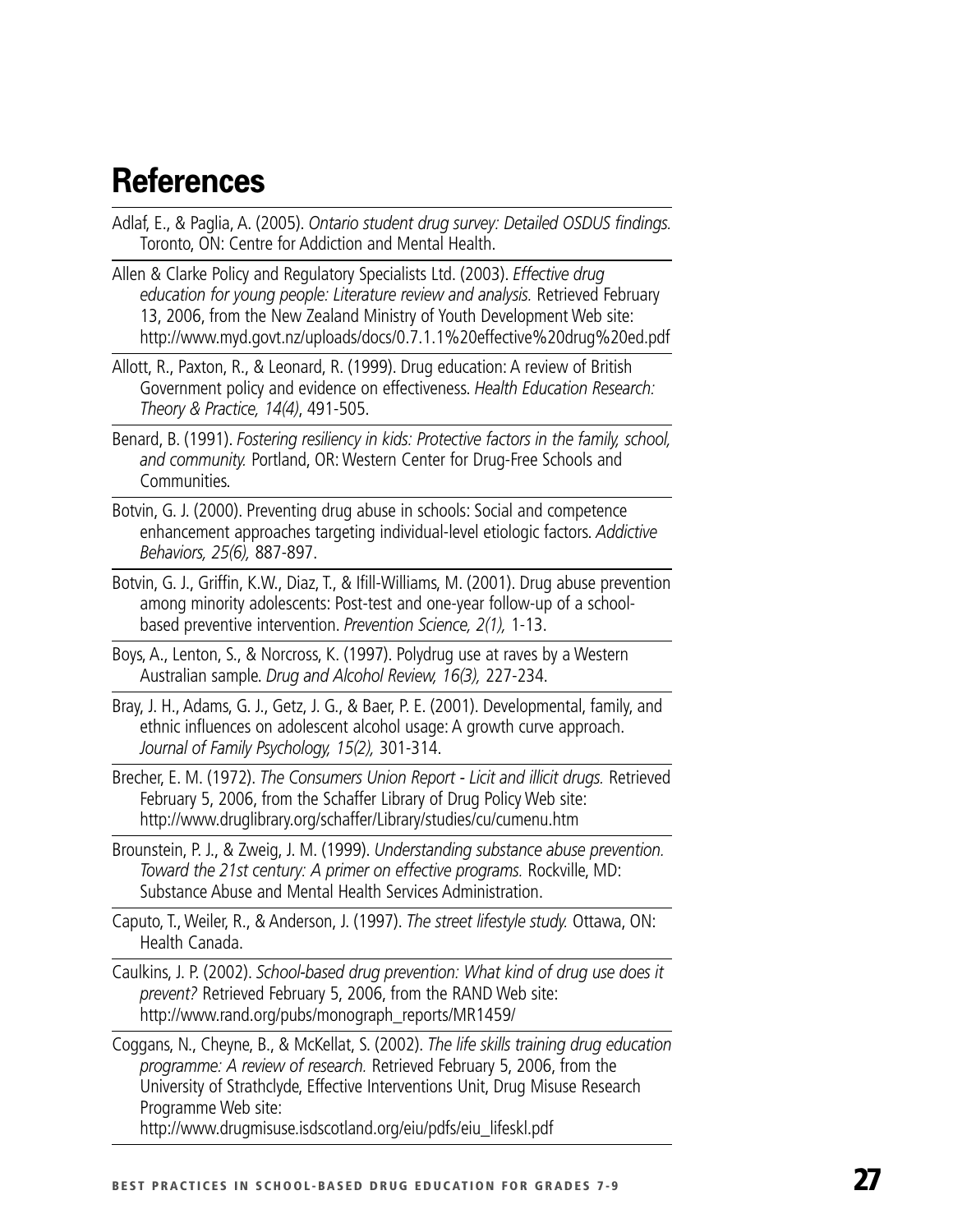- Cuijpers, P. (2002). Effective ingredients of school-based drug prevention programs: A systematic review. *Addictive Behaviors, 27(6),* 1009-1023.
- Dishion, T., & Kavanagh, K. (2000). A multilevel approach to family-centered prevention in schools: Process and outcome. *Addictive Behaviors, 25(6),* 899–911.
- DrugScope (2006). *Dance safety.* Retrieved April 5, 2006, from the DrugScope Web site: http://www.drugscope.org.uk/druginfo/drugsearch/ds\_results.asp?file=%5Cwip %5C11%5C1%5C1%5Cdance\_safety.htm.
- Dusenbury, L., Brannigan, R., Falco, M., & Hansen, W. B. (2003). A review of research on fidelity of implementation: Implications for drug abuse prevention in school settings. *Health Education Research: Theory and Practice, 18(2)*, 237- 256.
- Dusenbury, L., Falco, M., & Lake, A. (1997). A review of the evaluation of 47 drug abuse prevention curricula available nationally. *Journal of School Health, 67(4)*, 127-132.
- Eggert, L. L., & Herting, J. R. (1993). Drug involvement among potential dropouts and "typical" youth. *Journal of Drug Education, 23(1)*, 31-55.
- Elvins, M. (2003). *Anti-drugs policies of the European Union: Transnational decisionmaking and the politics of expertise*. Basingstoke, England: Palgrave Macmillan.
- Ennett, S. T., Ringwalt, C. L., Thorne, J., Rohrbach, L. A., Vincus, A., Simons-Rudolph, A., & Jones, S. (2003). A comparison of current practice in school-based substance use prevention programs with meta-analysis findings. *Prevention Science, 4(1)*, 1-14.
- Flay, B. R. (2000). Approaches to substance use prevention utilizing school curriculum plus social environment change. *Addictive Behaviors, 25(6),* 861-885.
- Foxcroft, D. R., Ireland, D., Lister-Sharp, D. J., Lowe, G., & Breen, R. (2003). Longerterm primary prevention for alcohol misuse in young people: A systematic review. *Addiction, 98(4),* 397-411.
- Fuller, C. M., Vlahov, D., Ompad, D. C., Shah, N., Arria, A., & Strathdee, S. A. (2002). High-risk behaviours associated with transition from illicit non-injection to injection drug use among adolescent and young adult injection drug users: A case-controlled study. *Drug and Alcohol Dependence, 66(2),* 189-198.
- Ginsburg, K. R., Alexander, P. M., Hunt, J., Sullivan, M., Zhao, H., & Cnaan, A. (2002). Enhancing their likelihood for a positive future: The perspective of inner city youth. *Pediatrics, 109(6),* 1136-1143.
- Goodstadt, M. (1990). *School-based drug education research findings: What have we learned? What can be done? Prevention Research Findings: 1988.* Office of Substance Abuse Prevention [OSAP] Monograph, 3, 33-45.
- Gottfredson, D. C., & Wilson, D. B. (2003). Characteristics of effective school-based substance abuse prevention. *Prevention Science, 4(1),* 27-38.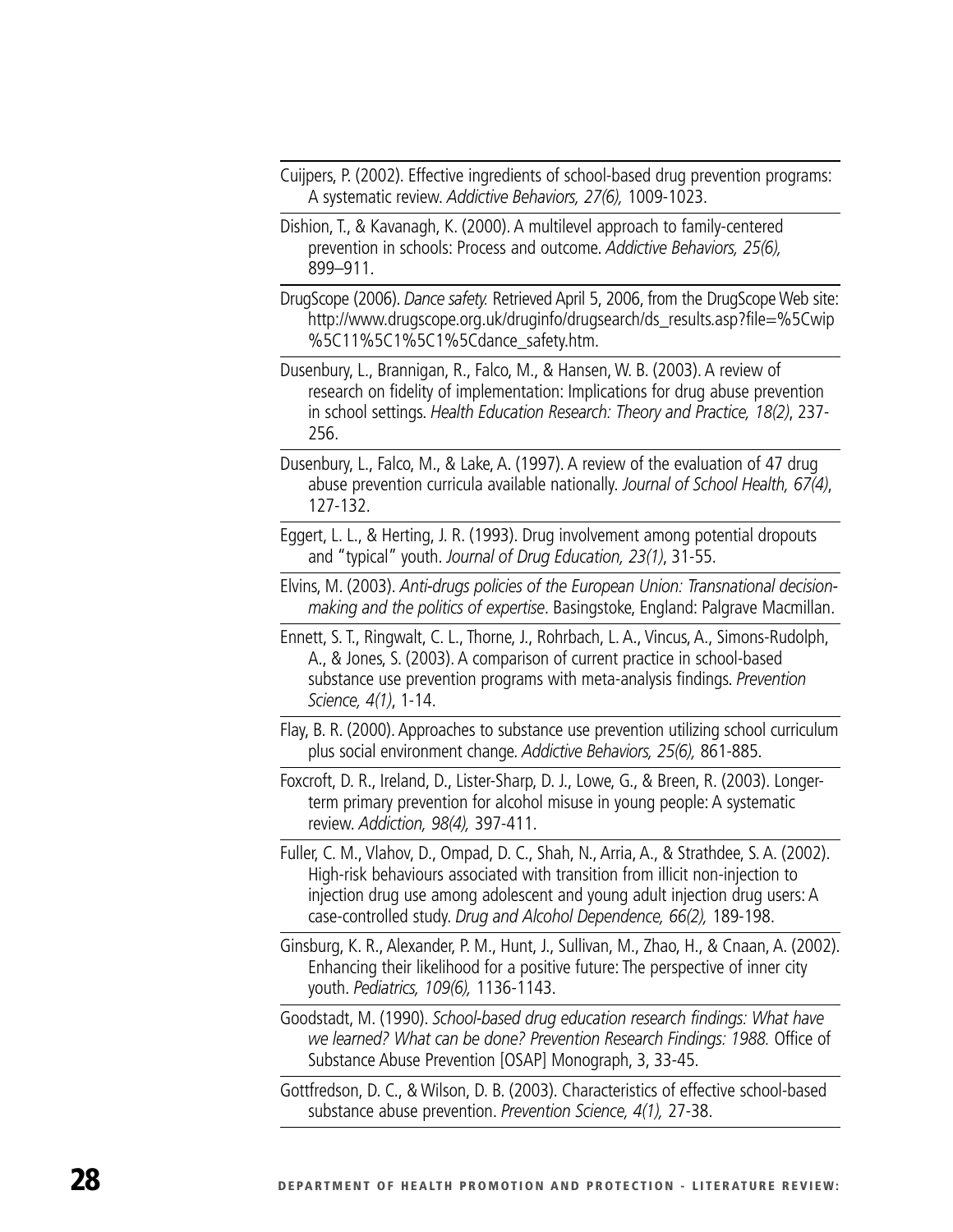- Hansen, W., & Graham, J. (1991). Preventing alcohol, marijuana, and cigarette use among adolescents: Peer pressure resistance training versus establishing conservative norms. *Preventive Medicine, 20(3),* 414-430.
- Hanson, D. J. (1996). *Alcohol education: What we must do.* Westport, CT: Praeger Publishers.
- Hawkins, D., Catalano, R., & Miller, Y. (1992). Risk and protective factors for alcohol and other drug problems in adolescence and early adulthood: Implications for substance abuse prevention. *Psychological Bulletin, 112(1),* 64-105.
- Hawks, D., Scott, K., & McBride, M. (2002). *Prevention of psychoactive substance use: A selected review of what works in the area of prevention.* Geneva, Switzerland: World Health Organization.
- Holder, H. (2003). *Strategies for reducing substance abuse problems: What research tells us.* Presentation at the NDRI International Research Symposium: Preventing substance use, risky use, and harm. What is evidenced-based policy?, Fremantle: AU.
- Jenkins, P. (1994). Ice age: The social construction of a drug panic. *Justice Quarterly, 11(7),* 7-31.
- Johnston, L. D., O'Malley, P., & Bachman, J. G. (2002). *Monitoring the future. National survey results on adolescent drug use: Overview of key findings: 2001.* Rockville, MD: U.S. Department of Health and Human Services.
- Kay, J. (1994). Don't wait until it's too late. *International Journal of Drug Policy, 5(3),* 166-175.
- Loxley, W., Toumbourou, J. W., Stockwell, T. (2004). *The prevention of substance use, risk and harm in Australia: A review of the evidence.* Perth, AU: Australian Government of Department of Health and Aging.
- McBride, N. (2003). A systematic review of school drug education. *Health Education Research: Theory and Practice, 18(6),* 729-742.
- McBride, N. (2004). School drug education: A developing field and one element in a community approach to drugs and young people: A response to the commentaries. *Addiction, 99(3),* 296.
- McBride, N., & Farringdon, F. (2004). School health and alcohol harm reduction project: Changing students' alcohol related behaviours through classroom lessons in Western Australia. *Education and Health, 22(2),* 19-23.
- McNeal, R. B., Jr., Hansen, W. B., Harrington, N. G., & Giles, S. M. (2004). How all stars works: An examination of program effects on mediating variables. *Health Education and Behaviour, 31(2),* 165-178.
- Midford, R., Munro, G., McBride, N., Snow, P., & Ladzinski, U. (2002). Principles that underpin effective school-based drug education. *Journal of Drug Education, 32(4),* 363-386.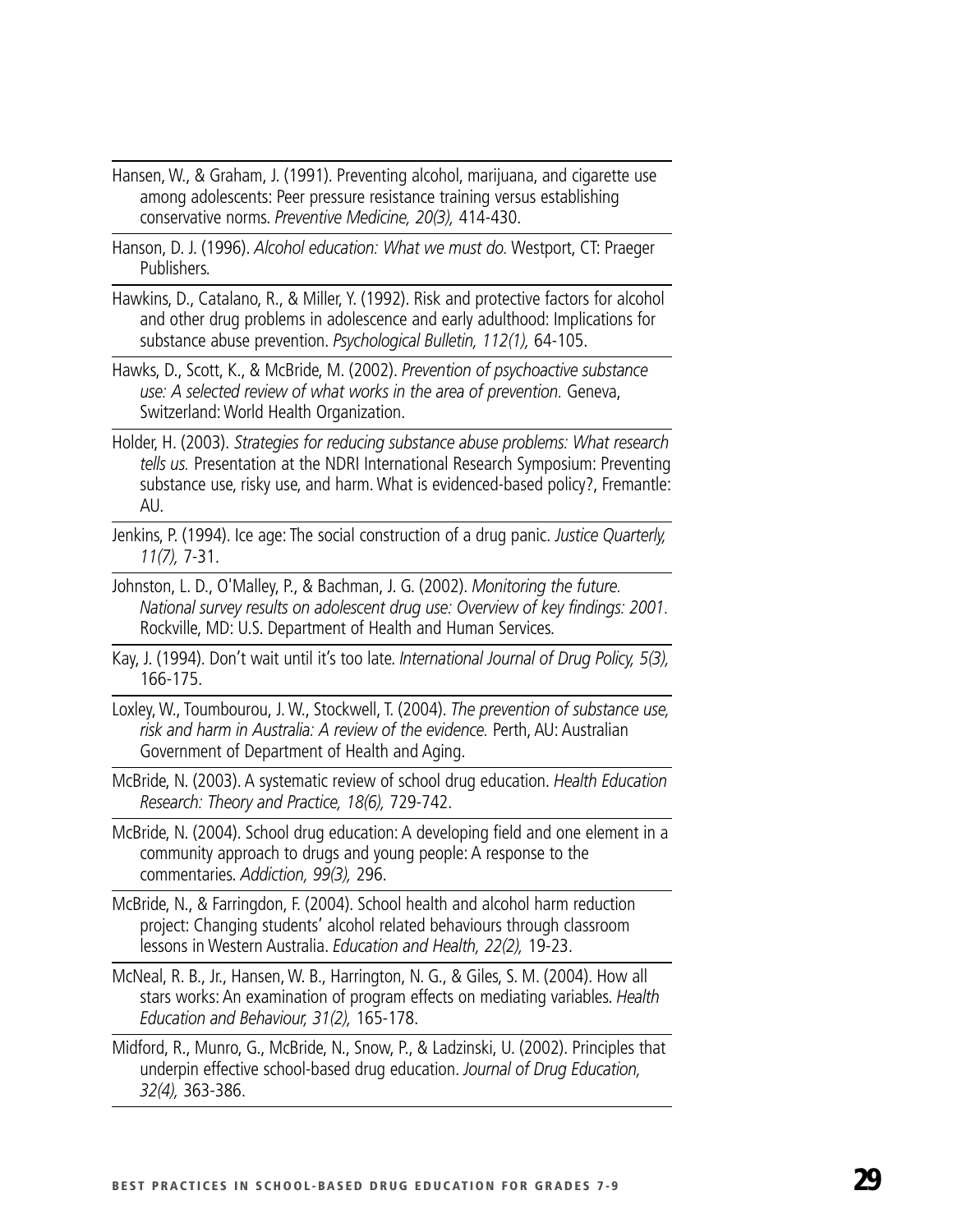- National Institute on Drug Abuse [NIDA]. (2003). *Preventing drug abuse among children and adolescents: A research-based guide.* Retrieved February 7, 2006, from the National Institute on Drug Abuse [NIDA] Web site: http://www.drugabuse.gov/pdf/prevention/RedBook.pdf
- Olszewski, D., Pauliina, S., Fotiou, A., Pike, B., Leibrand, S., Feijao, F., Mickelsson, K., & Schaal, B. (2005). *Youth media: A thematic report.* Lisbon, Portugal: European Monitoring Centre on Drugs and Drug Abuse.
- Paglia, A. (1998). *A tobacco risk communication strategy for youth: A literature review.* Ottawa, ON: Health Canada.
- Paglia, A., & Room, R. (1999). Preventing substance use problems among youth: A literature review and recommendations. *Journal of Primary Prevention, 20(1),* 3-50.
- Pentz, M. A. (1998). *Costs benefits and cost effectiveness of comprehensive drug abuse prevention.* Retrieved February 7, 2006, from the National Institute on Drug Abuse [NIDA] Web site:

http://www.drugabuse.gov/pdf/monographs/monograph176/download176.html

Perry, C. L., Williams, C. L., Veblen-Mortenson, S., Toomey, T. L., Komro, K. A., Anstine, P. S., McGovern, P. G., Finnegan, J. R., Forster, J. L., Wagenaar, A. C., & Wolfson, M. (1996). Project Northland: Outcomes of a community-wide alcohol use prevention program during early adolescence. *American Journal of Public Health, 86(7),* 956-965.

Piaget, J., & Inhelder, B. (1969). *The psychology of the child.* New York: Basic Books

- Poulin, C. (2002). *Nova Scotia student drug use 2002: Technical report.* Halifax, Nova Scotia, Canada: Nova Scotia Department of Health.
- Poulin, C., & Nicholson, J. (2005). Should harm minimization as an approach to adolescent substance use be embraced by junior and senior high schools? Empirical evidence from an integrated school- and community-based demonstration intervention addressing drug use among adolescents. *International Journal of Drug Policy, 16(6),* 403-414.
- Quadrel, M., Fischoff, B., & Davis, W. (1993). Adolescent (in) vulnerability. *American Pyschologist, 48(2),* 102-116.
- Roberts, G. (2003). *Youth and drugs.* Retrieved February 7, 2006, from the Youth at the United Nations Web site: http://www.un.org/esa/socdev/unyin/documents/ch06.pdf
- Roberts, G., McCall, D., Stevens-Lavigne, A., Anderson, J., Paglia, A., Bollenbach, S., Wiebe, J., & Gliksman, L. (2001). *Preventing substance use problems among young people: A compendium of best practices.* Ottawa, ON: Health Canada.
- Roberts, G., & Ogborne, A. (2005). *Substance abuse program evaluation in Canada.* Paper presented at the Health Canada's Drug Strategy and Controlled Substances Programme, Ottawa, Ontario, Canada.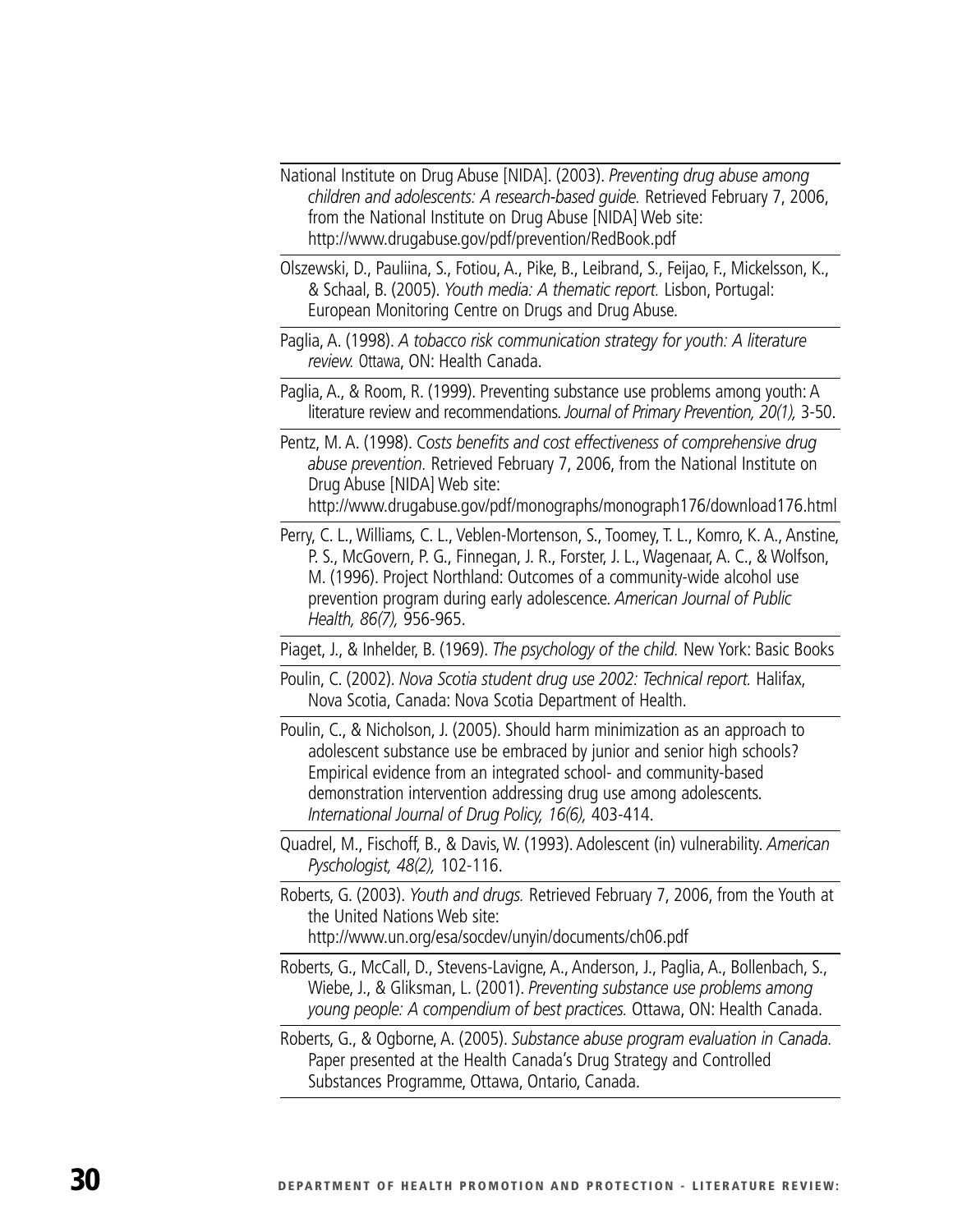- Roona, M., Streke, A., Ochshorn, P., Marshall, D., & Palmer, A. (2000). *Identifying effective school-based substance abuse prevention interventions.* Retrieved February 7, 2006, from the Silver Gate Group Web site: http://silvergategroup.com/public/PREV2000/Roona.pdf
- Rosembaum, M. (2002). *Safety first: A reality-based approach to teens, drugs, and drug education.* Retrieved April 16, 2006, from the Safety First Web site: http://www.safety1st.org/pdf/safetyfirst.pdf
- Schinke, S., Cole, K., & Poulin, S. (2000). Enhancing the educational achievement of at-risk youth. *Prevention Science, 1(1),* 51-60.
- Senate of Canada. (2002). *Cannabis: Our position for a Canadian public policy. Report of the Senate Special Committee on Illegal Drugs.* Ottawa, Ontario, Canada: Author.
- Shenk, J. W. (1999, May). *America's altered states: When does legal relief of pain become illegal pursuit of pleasure?* Harper's Magazine, 298(1788), 38-52.
- Sheppard, M. A., Wright, D., & Goodstadt, M. S. (1985). Drug use and peer pressure: Exploding the myth. *Adolescence, 20(80),* 949-958.
- Spooner, C., Hall, W., & Lynskey, M. (2001). *The structural determinants of youth drug use.* Canberra, AU: Australia National Council on Drugs.
- Tobler, N. S. (2000). Lessons learned. *The Journal of Primary Prevention, 20(4),* 261-274.
- Tobler, N. S., & Stratton, H. H. (1997). Effectiveness of school-based drug prevention programs: A meta-analysis of the research. *The Journal of Primary Prevention, 18(1),* 71-128.
- Uchtenhagen, A. & Okulicz-Kozaryn, K. (1998). Evaluating drug prevention: An introduction. In A. Springer, & A. Uhl (Eds.), *Evaluation research in regard to primary prevention of drug abuse* (pp. 5-18). Brussels: European Commission Social Sciences.
- U.K. Department for Education and Skills. (2004). *Drugs: Guidance for schools.* London: Author.
- United Nations Office on Drugs and Crime. (2004). *A strong start! Good practices in using a local situation assessment to begin a youth substance abuse prevention project.* Retrieved February 13, 2006 from the United Nations Office on Drugs and Crime Web site:

http://www.unodc.org/youthnet/global\_initiative/pdf/initiative\_goodpractice\_ass essing\_strong\_start.pdf

White, D., & Pitts, M. (1998). Educating young people about drugs: A systematic review. *Addiction, 93(10),* 1475-1487.